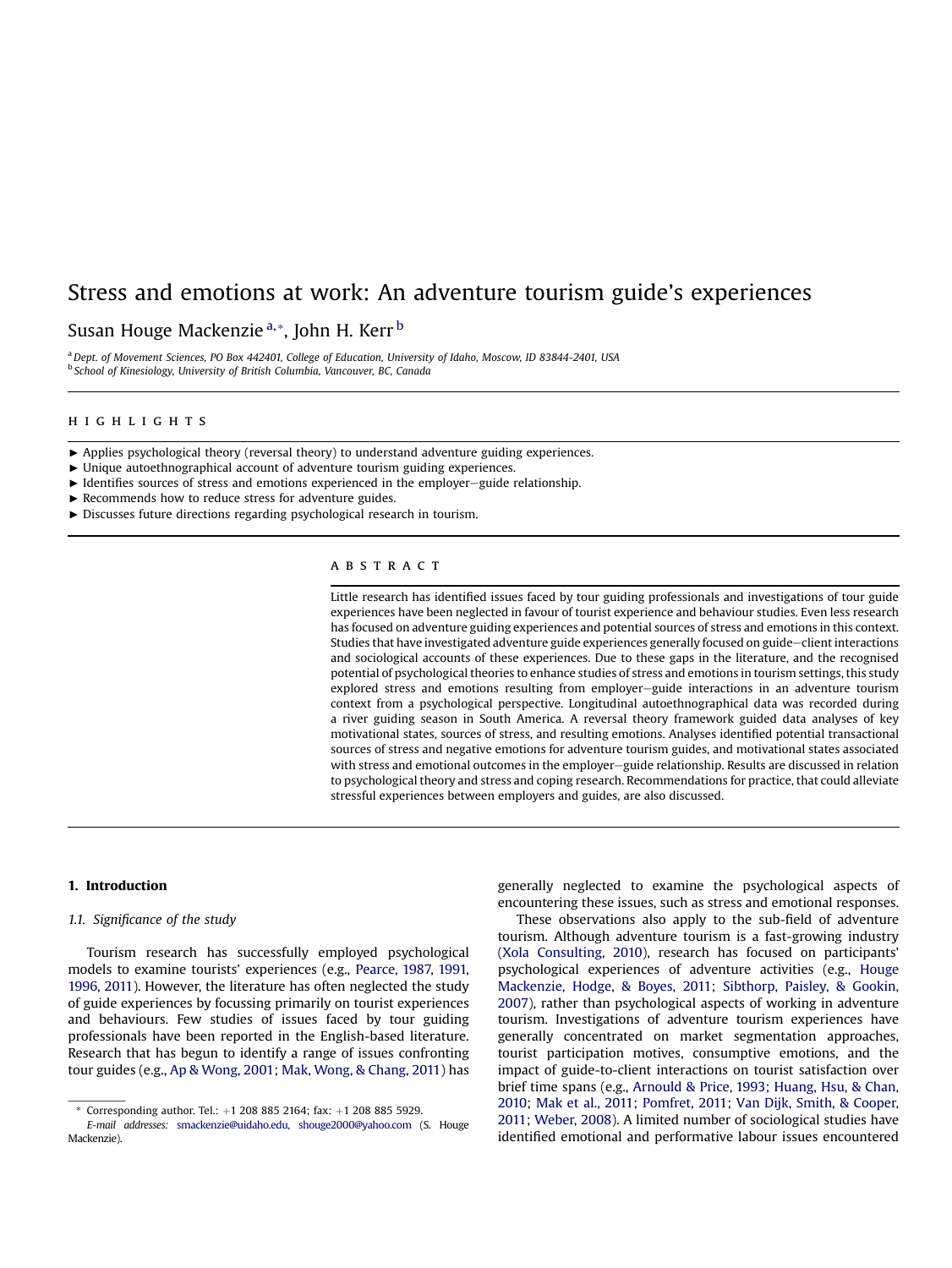by adventure guides in guide-to-client interactions (e.g., [Holy](#page-10-0)field & [Jonas,](#page-10-0) 2003; [Sharpe,](#page-11-0) 2005). These studies indicate that, similar to many service industry workers, adventure guides engage in emotional and performative labour due to expectations to perform and display emotions consistent with organisational and social expectations, even if they conflict with internal feelings.

This body of literature has predominantly represented 'external' perspectives on tourist or guide experiences in either Englishspeaking or Asian countries. Notable exceptions include sociological studies conducted by mountaineering guides that present an 'insiders' perspective on mountaineering adventure tourism ([Beedie,](#page-9-0) 2003; [Pomfret,](#page-10-0) 2006). While these studies (e.g., [Beedie,](#page-9-0) [2003](#page-9-0); Holyfield & [Jonas,](#page-10-0) 2003; [Pomfret,](#page-10-0) 2006; [Sharpe,](#page-11-0) 2005) have presented sociological accounts of adventure guiding and identified emotional labour associated with guide-to-client interactions, psychological investigations of stress and emotions in adventure guiding resulting from other interpersonal interactions (e.g., employer-guide; guide-to-guide) are lacking. Understanding the emotional experience of adventure guiding over time and potential sources of stress is important not only for guide well-being, but also to help reduce issues such as burnout, turnover, and poor service quality. The current study begins to address gaps in the tourism literature by providing a longitudinal 'insider' account of adventure tourism guiding in a South American country that uses established psychological theory to identify sources of stress and emotions experienced in this context.

#### 1.2. Tourism work, psychological stress, and emotions

Although tourism is often portrayed as a hedonistic endeavour (e.g., [Goossens,](#page-10-0) 2000), research indicates that travel is stressful and can be associated with negative health and well-being outcomes (e.g., [Furnham,](#page-10-0) 1984; [Pearce,](#page-10-0) 1981; Pearce & [Stringer,](#page-10-0) 1991; [Prokop,](#page-10-0) [1970](#page-10-0); [Spradley](#page-11-0) & Phillips, 1972). Studies of tourists' experiential patterns and consumptive emotions demonstrate that emotional fluctuations occur over time in relation to daily activities and motivations (e.g., [Coghlan](#page-10-0) & Pearce, 2009). Although the consumptive tourism experience (leisure) is contextually distinct from the tourism guiding experience (work), adventure guides may share some of the stressors experienced by tourists albeit over longer time frames.

Due to the travel often involved in this profession, stressors may include differences in culture, language, food, hygiene, living quarters, amenities, and transportation options, as well as differences in more subtle aspects of everyday life, such as "humor, intimacy, privacy, etiquette, and formality" (Berno & [Ward,](#page-9-0) 2005, p. 595). While a guide will no doubt become more accustomed to dealing with these stressors than a tourist, little research has evaluated key stressors in the adventure guide experience over time.

Law, [Pearce,](#page-10-0) and Woods (1995) highlighted the need to apply stress and coping research to tourism and hospitality employees, and identified clear sources of stress and coping strategies of Australian attractions staff. Sources of stress included poor communication from management; lack of recognition/incentives; job insecurity; and job demands such as dealing with difficult clients, insufficient staff, boredom, and repetition. Hospitality and attractions tourism staff experience a range of stressors (e.g., [Ross,](#page-11-0) [1993](#page-11-0)), many of which are related to management practices and interpersonal interactions. Studies of outdoor field instructors in wilderness settings support the notion that adventure guides may experience a range of work-related stressors. The intensive lifestyle required of wilderness field workers can negatively affect interpersonal relationships (e.g., [Bunce,](#page-10-0) 1998; [Gass,](#page-10-0) 1993) and stressors such as emotional challenges related to client interactions and high reported levels work-related anxiety contribute to burnout and turnover [\(Marchland,](#page-10-0) Russell, & Cross, 2009).

Emotional, aesthetic, and performative labour literature has also identified stressors that occur as a result of social expectations regarding appropriate emotional expression, aesthetic presentation, or performative aspects of work (e.g., Fine & [Speer,](#page-10-0) 1985; [Hochschild,](#page-10-0) 1983; Witz, [Warhurst,](#page-11-0) & Nickson, 2003). Beedie [\(2003\)](#page-9-0) highlighted the role of mountaineer guides as 'choreographers' of experiences and many tour leaders in Wong and Wang's [\(2009\)](#page-11-0) study considered themselves to be 'aesthetic laborers' acting as the face of their company. Wong and Wang [\(2009\)](#page-11-0) concluded that tour guiding demands a high degree of emotional labour resulting from a range of interpersonal interactions. In one of the few investigations of emotional labour amongst adventure guides, [Sharpe](#page-11-0) (2005) identified high levels of emotion work stemming from client interactions. Zapf [\(2002\)](#page-11-0) argued that emotional labour is more important in the service industry than other sectors and recent studies have documented the emotional labour demands of front-line tourism workers (e.g., [Constanti](#page-10-0) & Gibbs, 2005; [Guerrier](#page-10-0) & [Adib,](#page-10-0) 2003). Research also indicates that stress associated with performing emotional labour can undermine employees' mental well-being (e.g., [Brotheridge](#page-9-0) & Grandey, 2002; [Brotheridge](#page-9-0) & Lee, [2003](#page-9-0); Erickson & [Wharton,](#page-10-0) 1997; Liu, Perrewe, [Hochwarter,](#page-10-0) & [Kacmar,](#page-10-0) 2004; Lv, Shi, & Hui, [2012](#page-10-0); Morris & [Feldman,](#page-10-0) 1997; [Pugliesi,](#page-10-0) 1999; Zapf & Holz, [2006](#page-11-0)). Nevertheless, emotional aspects of tourism guiding have generally been narrowly examined in terms of interactions with clients, rather than employers, and sources of stress and emotions in the adventure guiding context remains under researched. Due to the significant role that guides play in promoting tourist satisfaction (Ap & [Wong,](#page-9-0) 2001) and the high emotional labour demands placed on guides (e.g., [Sharpe,](#page-11-0) [2005](#page-11-0)), emotional experiences and sources of stress for adventure tourism guides, particularly with regard to employer-guide interactions, merits further investigation.

#### 1.3. The nature of adventure tourism guiding

It is likely that adventure tourism guiding may present unique sources of stress and emotions due to the nature of this job. Adventure guides often work seasonally across distinct cultural settings. River guides, for example, may work in Europe or North America from April through September and then travel to South America or Australasia for the summer season from October to April. The reverse pattern is often evident for skiing or snowboarding guides. Mountain guides also travel frequently as a matter of course and must often interact with diverse cultures and local operators or officials. Research indicates that while individual appraisals of these novel cultural situations dictate how positively or negatively they will be interpreted, operating in unfamiliar cultural contexts is generally more stressful and results in increased psychological adjustment problems (e.g., [Babiker,](#page-9-0) Cox, & Miller, 1980; [Berno](#page-9-0) & [Ward,](#page-9-0) 2005).

Although many front-line staff contend with seasonality and intercultural issues, adventure guiding often requires increased levels of technical skills and personal responsibility (e.g., for clients, safety, trip planning, logistics); specialised qualification or training requirements; extended exposure to clients and other guides (e.g., via shared living quarters; camping); and may necessitate quickly learning and acclimatising to novel outdoor environments and operational systems. Many adventure companies also operate on smaller scales than large hospitality enterprises, and thus require guides to occupy multiple roles within a company (e.g., guide, operations manager, marketing and sales, human resources management, equipment manager, mechanic) and potentially live on-site. These situations can lead to complex dual relationships with employers and peers.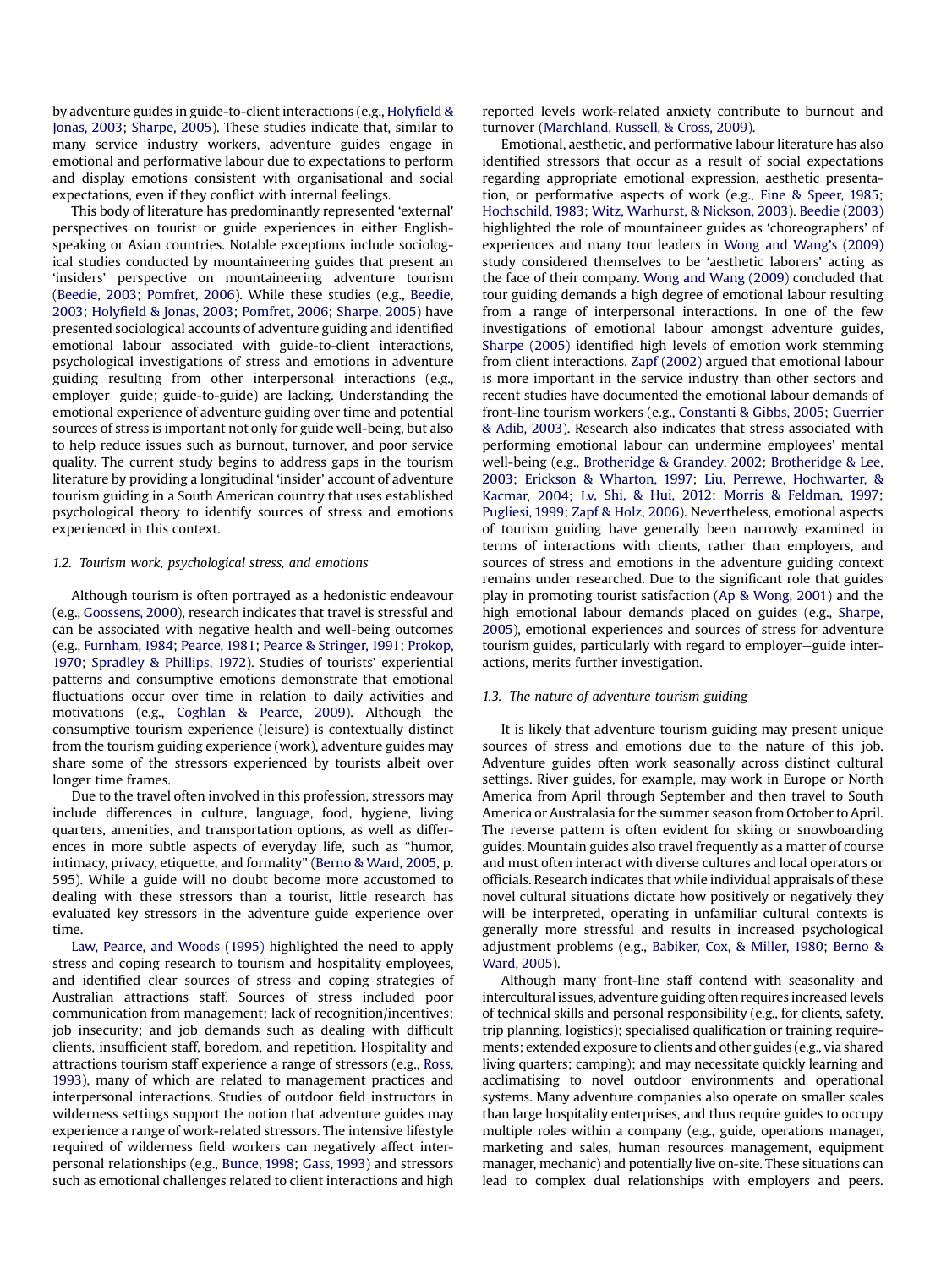Coupled with the heightened levels of risk and uncertainty inherent in adventure activities, these factors suggest that adventure tourism guides may encounter unique sources of stress and distinct motivational and emotional responses. As one of the "most challenging effects of globalisation in tourism is the need to manage an increas-ingly culturally diverse workforce and market" ([Moscardo,](#page-10-0) 2004, p. 7), psychological investigations of adventure guiding experiences are necessary to promote effective management strategies. Understanding the complex motivational and emotional aspects of adventure guiding can help prevent undesired outcomes, such as guide and tourist dissatisfaction or unsafe guiding practices, as well as improving operational and financial success, risk management, and human resource management for seasonal, new, or foreign staff.

#### 1.4. Psychological frameworks informing the study

Despite the volume of literature devoted to emotional experiences across general and applied psychology, as well as consumer behaviour research (e.g., [Richins,](#page-11-0) 1997), there has been considerable debate and little agreement as to what the basic human emotions are (e.g., Bagozzi, [Gopinath,](#page-9-0) & Nyer, 1999; Laros & [Steenkamp,](#page-10-0) 2005). Extensive catalogues of possible emotions and a number of different theoretical approaches have been explored in psychological and consumer behaviour research (e.g., [Izard,](#page-10-0) 1991; Johnson & [Stewart,](#page-10-0) [2005;](#page-10-0) [Oliver,](#page-10-0) 1993). [Richins](#page-11-0) (1997) proposed that emotions are context-specific and that emotion scales should be situationally appropriate. Her work also found that negative emotions are rarely important or reported in consumer situations. As the current study investigated the other side of the 'consumptive coin' by exploring stressors and resulting positive and negative emotions in the guiding context, a contextually appropriate framework encompassing the full range of potential emotional experiences was essential. Thus, basic psychological frameworks beyond those traditionally employed in tourism and consumer behaviour research informed this study.

Stress and coping literature provides a cognitive appraisal explanation of why we experience events as positive or negative (e.g., as anxiety or excitement). Our emotional responses result from cognitive appraisals of the following factors [\(Lazarus,](#page-10-0) 1991): goal relevance (i.e., emotions only result if goals are of concern or relevance); goal congruence (i.e., positive emotions result from movement towards our goals, while negative emotions result from movement away from our goals); and ego involvement(i.e., degree to which a goal or event reflects on the individual). A large body of empirical research has supported the key role of perceived personal control and goal states on emotional responses, and demonstrated the interrelatedness of cognitive, emotive, and motivational systems with regard to goal states (e.g., [Dickson,](#page-10-0) 2006; Hardy, Jones, & Gould, [1996;](#page-10-0) Monat & [Lazarus,](#page-10-0) 1991). Stress and coping research indicates that appraisals of current goal states are crucial to understanding and predicting how a person will experience external events.

Reversal theory (e.g., [Apter,1982](#page-9-0), [2001\)](#page-9-0) is a psychological theory that further develops our understanding of individuals' current goal states. This model explains the structure of subjective experiences and emotions by identifying a range of governing goal states. It posits that our current goal state or 'frame of mind' (i.e., our metamotivational state) dictates the way that we interpret somatic feelings and interpersonal transactions ([Apter,](#page-9-0) 1982, [2001\)](#page-9-0). An extensive body of research has demonstrated support for the structural framework of experience proposed by reversal theory (see [Apter,](#page-9-0) 2001 for a review). Evidence from clinical case histories, phenomenological, psychometric, experimental and psychophysiological studies were influential in the formation and validation of this model, and it has been applied to many areas of psychology, including smoking addiction (O'Connell, Cook, [Gerkovich,](#page-10-0) Potocky, & [Swan,](#page-10-0) 1990), responses to stress (Martin, Kuiper, [Olinger,](#page-10-0) &

| Table 1                                               |
|-------------------------------------------------------|
| Proposed motivational state pairs in reversal theory. |

| Telic:                         | Paratelic:                        |
|--------------------------------|-----------------------------------|
| serious, outcome-oriented,     | playful, process-oriented,        |
| arousal-avoidant               | arousal-seeking                   |
| Conformist:                    | Negativistic:                     |
| rule-abiding                   | rebellious                        |
| Mastery:                       | Sympathy:                         |
| domination-oriented            | relationship-oriented             |
| Autic:                         | Alloic:                           |
| self-focused, concern for self | other-focused, concern for others |
|                                |                                   |

[Dobbin,](#page-10-0) 1987), the nature of play (Kerr & [Apter,](#page-10-0) 1991), the enjoyment of humour (Wyer & [Collins,](#page-11-0) 1992), soccer hooliganism ([Kerr,](#page-10-0) [1994\)](#page-10-0) and cardiovascular risk (Svebak, Nordby, & [Ohman,](#page-11-0) 1987). In addition to development in general psychology, reversal theory has been advanced specifically in the contexts of sport and leisure (e.g., [Apter,](#page-9-0) 1989, [1992](#page-9-0); [Chirivella](#page-10-0) & Mayor, 1994; Cogan & [Brown,](#page-10-0) [1999;](#page-10-0) [Florenthal](#page-10-0) & Shoham, 2001; Kerr, [1987,](#page-10-0) [1989](#page-10-0), [1991,](#page-10-0) [1994,](#page-10-0) [1999;](#page-10-0) Kerr & Cox, [1991](#page-10-0); Kerr, Fujiyama, & [Campano,](#page-10-0) 2002; [Legrand](#page-10-0) & [Apter,](#page-10-0) 2004; Pain & Kerr, [2004](#page-10-0); [Svebak](#page-11-0) & Kerr, 1989; [Trimpop,](#page-11-0) [Kirkcaldy,](#page-11-0) & Kerr, 1996); exercise (e.g., Kerr, [2001\)](#page-10-0); and adventure activities in particular (Apter & [Batler,1997](#page-9-0); Houge [Mackenzie](#page-10-0) et al., [2011](#page-10-0); Kerr, [2007](#page-10-0); [Thatcher,](#page-11-0) Reeves, Dorling, & Palmer, 2003).

Reversal theory proposes four pairs of metamotivational states that influence felt emotions (see Table 1), a number of which are also included in consumer behaviour models (e.g., anger, shame, pride, fear/anxiety; [Richins,](#page-11-0) 1997). A person in the telic state is primarily serious, goal-oriented and arousal-avoidant, while feeling spontaneous, playful and arousal-seeking in the opposing paratelic state. In the conformist state, a person is compliant and agreeable, and rebellious, unconventional and defiant in the opposing negativistic state. A person in the mastery state is competitive and dominating, while in the sympathy state she or he has a desire for harmony and cooperation. In the autic state, a person is egoistic and concerned with the self, while feeling altruistic and concerned with others in the alloic state. People are predicted to reverse between these paired motivational states during everyday life, producing significant changes in a person's motivations and emotional experience. Different combinations of motivational states result in different emotional outcomes; reversal theory predicts 16 primary emotions which are produced by different state combinations (see Table 2). Stress and negative emotions result from a mismatch between a person's preferred way of feeling (dictated by their current motivational state) and their current experience.

Reversal theory distinguishes two types of emotions: somatic emotions, which are based on an individual's interpretation of bodily arousal (termed felt arousal), and transactional emotions, which are based on an individual's interpretation of the perceived outcome (gain or loss) of transactions with other people or objects (termed felt transactional outcome). For each motivational state combination (e.g., telic-mastery) there is a preferred level of felt

#### Table 2

Somatic and transactional state combinations and the resulting 16 primary emotions.

| State combination                                                                                        | Pleasant                                                 | Unpleasant                                  |
|----------------------------------------------------------------------------------------------------------|----------------------------------------------------------|---------------------------------------------|
| Somatic emotions<br>Telic-conformity<br>Telic-negativism<br>Paratelic-conformity<br>Paratelic-negativism | relaxation<br>placidity<br>excitement<br>provocativeness | anxiety<br>anger<br>boredom<br>sullenness   |
| <b>Transactional emotions</b><br>Autic-mastery<br>Autic-sympathy<br>Alloic-mastery<br>Alloic-sympathy    | pride<br>gratitude<br>modesty<br>virtue                  | humiliation<br>resentment<br>shame<br>guilt |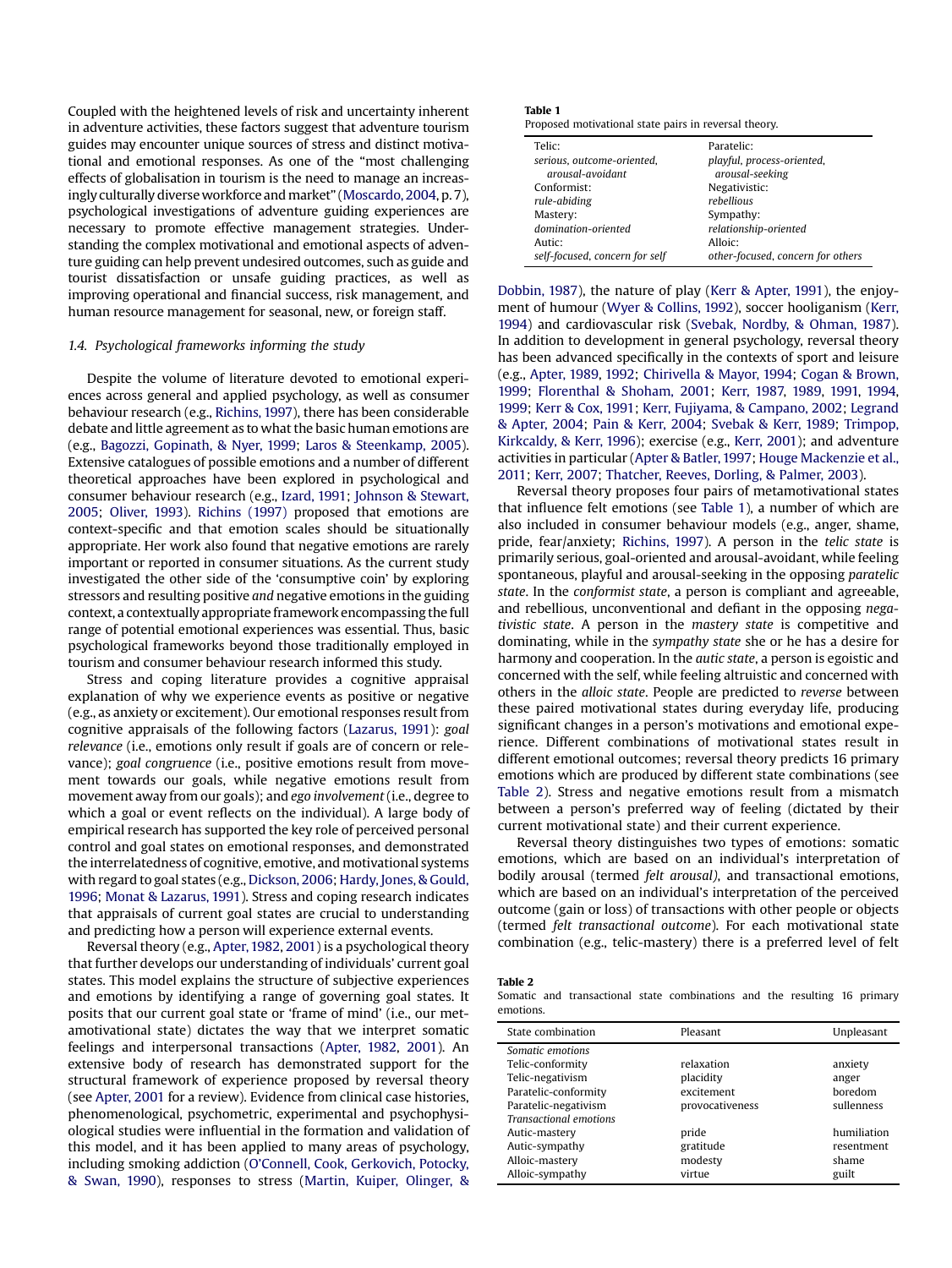arousal (e.g., low arousal) or felt transactional outcome (e.g., dominance). Pleasant emotions are experienced when preferred levels of these variables match those actually experienced by a person at any time. If a mismatch between experienced and preferred feelings occurs, unpleasant emotions result. The degree to which this mismatching occurs is experienced as tension stress. The greater the mismatch between felt and preferred levels of felt arousal or felt transactional outcome, the greater the level of tension stress. Attempts to cope with tension stress, by changing levels of the relevant variable, is termed effort stress in reversal theory ([Svebak](#page-11-0) & Apter, 1997).

### 1.5. Study aims

The reviewed literature indicated that improved understanding of adventure tourism guiding experiences over time was needed from an 'insiders' perspective. Adventure tourism research could also benefit from the integration of established psychological theory to further develop our understanding of the mechanisms governing guides' subjective experiences. Accordingly, the purpose of this study was to provide an extended 'insiders' perspective of adventure tourism guiding experiences that employed an established psychological framework to strengthen data analysis. The case study presented here extends previous literature that has focused primarily on guide-to-client interactions by qualitatively detailing an adventure tourism guide's experiences in relation to employer-guide interactions, and identifying motivational reversals, accompanying emotions, and stress responses that occurred throughout these experiences. This study also explores the implications of these psychological fluctuations for guides and adventure operators. While reversal theory constructs have been previously described and compared to conceptual frameworks in tourism literature ([Gyimothy](#page-10-0) & [Mykletun,](#page-10-0) 2004), no research has explicitly used reversal theory as the primary basis to explain tourism guiding experiences. Based on the identified gaps in the literature, this study had the following aims:

- 1. To provide an in-depth 'insiders' account of adventure tourism guiding experiences over the course of a guiding season.
- 2. To identify sources of stress and emotions in the employer-guide relationship through the use of an established psychological framework (reversal theory).
- 3. To make recommendations for tourism practitioners that might alleviate (or mitigate) stressful experiences between employers and guides.
- 4. To enrich future investigations of tour guiding experiences both methodologically and theoretically.

# 2. Methodology

While not one of the primary study aims, this project also contributed an emergent methodological approach to the tourism discourse: autoethnography. This method was chosen due to the exploratory nature of this study, the lack of previous research in this area, and the unique 'insider' insights it could yield. It also offered the opportunity for an in-depth longitudinal analysis of stress, emotions, and interpersonal transactions in adventure guiding. This approach contrasted with previous ethnographic research that has focused on guide-to-client interactions and social constructions of adventure experiences (e.g., Holyfield & [Jonas,](#page-10-0) [2003](#page-10-0); [Jonas,](#page-10-0) 1999; [Sharpe,](#page-11-0) 2005).

## 2.1. Autoethnographic approaches

Recent tourism research reflects the emergence of more interpretative and critical forms of enquiry. These include a range of alternatives to dominant positivist approaches, such as autoethnography. Participatory research and experimental writing are being embraced and narrative methods increasingly emphasise reflexivity and personal voices, including those of researchers themselves. Autoethnography is an important part of this methodological shift that Denzin and [Lincoln](#page-10-0) (1994) identified as the fifth moment in the history of qualitative research. A central distinction between autoethnography and traditional methodologies is that researcher biases and reflexivity are openly acknowledged and discussed in autoethnography. In contrast to ethnography, in which the researcher attempts to become an insider, the researcher in autoethnographical enquiry is the insider who provides unique insights into personal and emotional lifeworlds (Ateljevic, [Pritchard,](#page-9-0) & Morgan, 2007). Critical literature regarding situated methodologies supports the use of emergent methods such as autoethnography to enhance tourism research (e.g., Hall, [2004](#page-10-0)). Notwithstanding this paradigmatic shift, scholars such as Hall [\(2004,](#page-10-0) pp. 140, 142) have critiqued continued resistance towards autoethnographical methods in tourism research:

Accounts of any discipline and of research within that field of study are situated. That is 'they depend upon the point of view of the author, which in turn reflects how he/she is positioned intellectually, politically, socially' (Barnes & [Sheppard,](#page-9-0) 2000, p.6). However, how often does one read research which explicitly recognizes its situatedness in tourism? Despite the postmodern recognition of the absence of absolutes, this does not seem to have been widely translated into the representation and reading of tourism research and scholarship... Think of how few times such an expression of the first person is included in academic writing as expressed in the majority of tourism journals and text. Indeed, academic writing in the third person conveys and impression of objectivity and scientific rationality which is almost the antithesis of the realisations of reflexive modernity. If one where to submit an article written solely in the first person to most academic tourism journals, the likelihood is that it would not be accepted.

More recently, [Anderson](#page-9-0) and Austin (2012) demonstrated the potential of autoethnography to capture unique insights in leisure research and this approach has been successfully employed to explore adventure motivations ([Buckley,](#page-9-0) 2012), mountain guiding experiences ([Beedie,](#page-9-0) 2003), and whitewater rafting interactions (Jonas, [Stewart,](#page-10-0) & Larkin, 2003). [Buckley](#page-9-0)'s (2012) autoethnographical study of adventure tourism motivations identified the construct of 'rush' as an essential tourism motive based on autoethnographical data gathered by an experienced adventure tourism participant and guide. The current study used a similar methodology in that the lead author conducted a focused autoethnographical study of her guiding experiences in a foreign country. However, this investigation applied an established psychological framework (reversal theory) to deductively understand motivations and emotions experienced during adventure guiding, rather than using autoethnographical data inductively to support a new motivational construct. This approach was used to convey an authentic, emotionally-nuanced account of her adventure tourism guiding experiences, while interpreting that experience through a critical lens. Thus, the present study demonstrated a novel methodological application of autoethnography to tourism research.

An analytical autoethnographical approach, which aligns with traditional social science epistemologies and theoretical analyses, guided the current study (Snow, Morrill, & [Anderson,](#page-11-0) 2003). However, the presentation of data also uses evocative autoethnography techniques to stimulate emotional empathy and perspectivetaking ([Anderson](#page-9-0) & Austin, 2012). This method allows readers to empathise and thereby gain a fuller understanding of the guiding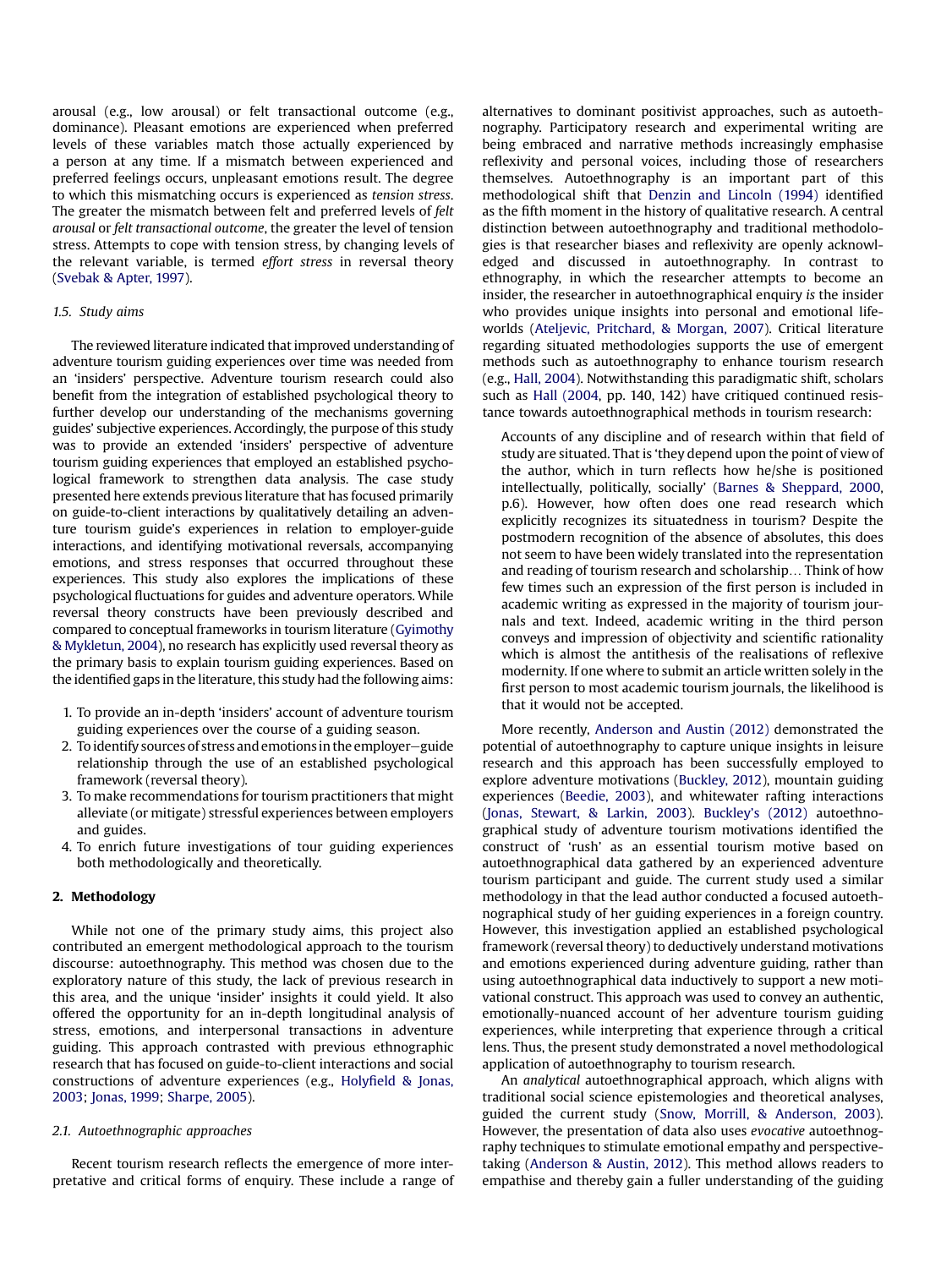experience itself and the theoretical explanations provided. The autoethnographer also adhered to the following methodological guidelines: complete member status of researcher; analytic reflexivity; narrative visibility of the researcher's self; dialogue with informants beyond the self; and commitment to theoretical analysis ([Anderson,](#page-9-0) 2006).

# 2.2. Thick descriptions: the autoethnographer, data collection procedures, and analysis

Rather than judging the 'representativeness' of qualitative data in terms of objectivist criteria such as frequency or variability, the value of qualitative research is largely dependent on providing sufficient 'thick descriptions' of the researcher(s), data collection, and analysis procedures to establish trustworthiness (e.g., [Denzin](#page-10-0) & [Lincoln,](#page-10-0) 2005). [Lincoln](#page-10-0) and Guba's (1985) recommendations for trustworthiness include the need to establish credibility, transferability, dependability, and confirmability. To address these criteria, the investigators attempted to demonstrate a true picture of the phenomenon being presented; provide sufficient detail of the context of the fieldwork so that findings could be applied to a similar setting and/or replicated; and demonstrate that findings emerged from the data through theoretical analysis and triangulation.

[Sparkes](#page-11-0) (2000) maintained that autoethnography is at the boundaries of academic research because it does not easily adhere to traditional criteria used to judge qualitative investigations. While a number of scholars have recently proposed and discussed criteria for evaluating autoethnographical research (e.g., [Anderson,](#page-9-0) 2006; Ellis & [Bochner,](#page-10-0) 2000; [Richardson](#page-11-0) & St. Pierre, 2005; [Schwandt,1996;](#page-11-0) Smith & [Hodkinson,](#page-11-0) 2005) the challenge to develop flexible criteria relevant to different types of research remains (e.g., [Anderson](#page-9-0) & [Austin,](#page-9-0) 2012; Garrett & [Hodkinson,](#page-10-0) 1999). Garrett and [Hodkinson](#page-10-0) [\(1999\)](#page-10-0) suggested that traditional criteria used to judge qualitative research in general may not be appropriate for autoethnography. For example, evocative autoethnographers reject traditional 'objectivist' criteria such as validity, reliability, and generalisability and characterise their work as the "epistemology of emotion" ([Denzin,](#page-10-0) 1997, p. 228). These researchers argue that their work should be evaluated by criteria such as coherence, texture of argument, interpretive insight, rhetorical force, and beauty (e.g., [Schwandt,](#page-11-0) 1996). In the current study, we employed a more conservative approach to autoethnography: realist 'analytical' autoethnography. This approach combines evocative writing and a visible researcher-self with an explicit analytical agenda and places the researcher in context with other group members ([Anderson,](#page-9-0) 2006). The autoethnographer also sought to clearly demonstrate reflexivity, personal lenses and biases, study boundaries, and limitations of the current work [\(Duncan,](#page-10-0) [2004\)](#page-10-0) through transparency and thick descriptions of the autoethnographer and research process.

Data was collected in the form of daily journal entries and emails recorded during the lead author's sixteen week employment as an adventure guide in South America. These data conveyed indepth details of her whitewater riverboard (also termed sledging or hydrospeed) guiding experiences. The lead author was a whitewater riverboarding guide with nine years of experience in western countries prior to conducting the study. She was also proficient in Spanish and had a background in psychological research and adventure tourism management.

The lead author first made contact with her future employer via email after a fellow river guide, who had previously worked for the employer, recommended contacting him for employment in South America. The only prior knowledge the author had of this company was based on the company website and a few brief emails from her river colleague indicating that the documentation and permits required to guide in that area were complex and bureaucratic. The future employer responded by inviting her to travel immediately to his town and prepare for the upcoming annual river test required of all whitewater guides in that municipality. Two days later, the lead author embarked on a 30 h trip to the town (from a neighbouring South American country) and initially entered into an informal agreement to receive accommodation and work for the season upon passing the local exam. It was expected that she would be the primary on-call guide for his company throughout the summer season (December to April). Upon passing her exam, she obtained all required work permits and documentation to guide and legally work in that country.

Textual analysis of each journal entry and email was conducted by coding data for motivational states and emotions with the Metamotivational State Coding Schedule (O'Connell, [Potocky,](#page-10-0) Cook, & [Gerkovich,](#page-10-0) 1991), as well as emergent themes. Raw quotes were grouped together based on motivational state combinations and resulting somatic and transactional emotions, and then reanalysed to identify common patterns, discrepancies, or unique themes. For example, "I felt stressed out [about the river exam]" was coded as the serious, rule-abiding (telic-conformity) state combination with anxiety as the accompanying emotion. "I am angry at Juan and nervous because I haven't gotten my [exam] results" was coded as anger and anxiety resulting from a reversal between the serious, rebellious (telic-negativism) state combination (anger) and the serious, rule-abiding (telic-conformity) state combination (anxiety). "It's also been really nice to get to know his family and learn about a different culture, but also see how similar we really are...We laugh a lot" was coded as the playful, rule-abiding state combination (paratelic-conformity) with excitement as the resulting emotion, and the self-focused, relationship-oriented state combination (autic-sympathy) with gratitude as the resulting emotion. Data was also organised chronologically within each motivational state combination and analysed for patterns over time. This method allowed for deductive analysis of established theoretical constructs (e.g., metamotivational state(s), hedonic tone (experience pleasure), reversals, pleasant and unpleasant emotions), while also allowing inductive themes to emerge from the data (i.e., safety issues, poor equipment, communication problems).

The current methodology mirrors recent consumer behaviour research approaches, such [Coghlan](#page-10-0) and Pearce's (2009) study in which tourists recorded motivations, overall affect levels, and feelings with regard to daily activities in diaries. These authors advocated the use of time-based, sequential records of emotional states to analyse tourism experiences, rather than post-trip global measures that only partially reflect the emotional variability revealed in daily recordings. Our study used a conceptually similar approach by linking activities, interpersonal interactions, and emotional responses in daily diary entries. In these entries, the autoethnographer focused on motivational and emotional aspects of her experiences and the impact of interactions and events on her affective states. Rather than merely logging daily activities, care was taken to record detailed emotional aspects of guiding experiences and contextual details such as time and place. An advantage afforded by autoethnography in this context was the ability to collect sequential data over a much longer time span than traditional studies (approximately 100 days longer than [Coghlan](#page-10-0) and Pearce's [\(2009\)](#page-10-0) study) and thereby explore psychological nuances of an experience longitudinally. This approach provided a counterpoint to the briefer, often single time point, external perspectives provided in past studies. The autoethnographer's psychological background also enabled to her record in detail key aspects of her experience as they unfolded (e.g., intensity of arousal levels associated with emotional states; positive versus negative hedonic tones; the range of primary emotions from general psychology; and a range of motivational states) and examine these patterns over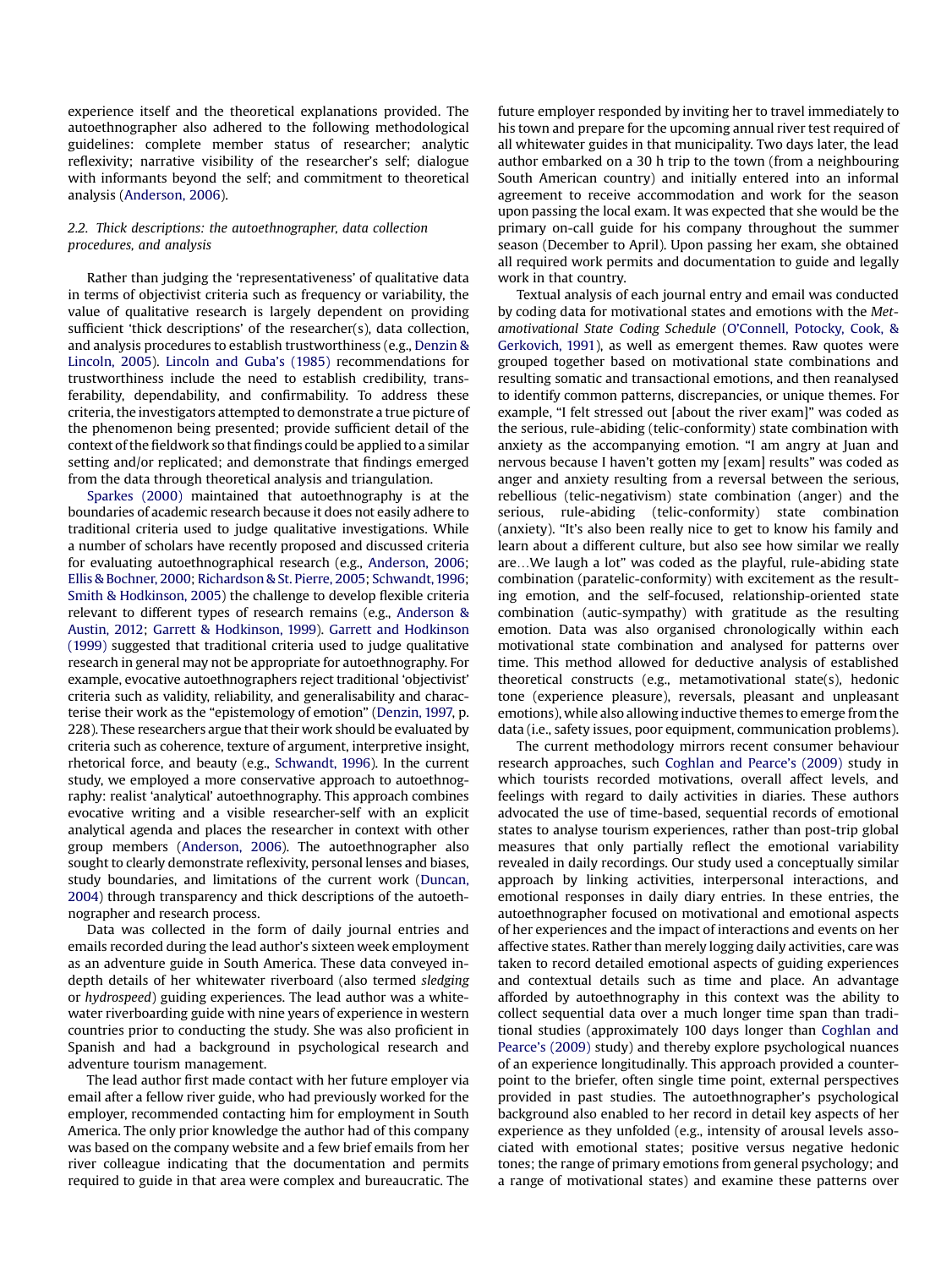time. The reversal theory approach to coding and identifying emotions also provided a systematic and rigorous approach to understanding emotional experiences via in situ coding of fluctuations in felt emotions in detailed, chronological records.

The comprehensive content analysis review process undertaken in the present study was consistent with the processes carried out in several previous reversal theory-based qualitative studies (e.g., Bellew & [Thatcher,](#page-9-0) 2002; [Hudson](#page-10-0) & Walker, 2002; [Legrand](#page-10-0) & [LeScanff,](#page-10-0) 2003; Males, Kerr, & [Gerkovich,](#page-10-0) 1998). Data auditing was used to minimise selective reporting and cognitive bias during data analysis. The second author (an expert in reversal theory and qualitative research) substantiated the lead author's analyses by carefully reviewing all raw data sources and independently identifying common themes. Both authors repeatedly reviewed the entire data set to ensure that representative quotes were chosen to display common themes and patterns. As experienced qualitative researchers, both authors were aware of potential biases in the data collection and analysis process, and endeavoured to guard against these through reflexivity, continual self-critique, and reference to theoretical coding tools (e.g., e.g., Denzin & [Lincoln,](#page-10-0) 2005; O'[Connell](#page-10-0) et al., 1991). A third independent person (experienced in qualitative research and familiar with reversal theory) acted as an external data auditor reviewing the authors' 'audit trail', as recommended by [Lincoln](#page-10-0) and Guba (1985). Triangular consensus amongst the two authors and the external auditor helped to minimise possible researcher bias and establish overall trustworthiness in the data analysis procedures (Biddle, [Markland,](#page-9-0) Lilbourn, [Chatzisarantis,](#page-9-0) & Sparkes, 2001; Gould, [Jackson,](#page-10-0) & Finch, 1993).

## 3. Results and discussion

In this section, raw data are presented chronologically and thematically to facilitate contextual understanding of the adventure guiding experience as it unfolded over the sixteen week river season, and to highlight reoccurring emotional patterns. Verbatim data (autoethnographical journal and email excerpts) appear in italics. All data presented is drawn from journal entries unless denoted as 'email' data in brackets following the quote. Following the presentation of raw data, theoretical analyses are presented and discussed.

#### 3.1. Arrival and certification

When we finally arrived in [town] after 30 hours, it was pissing down with rain and freezing  $\ldots$  Juan,<sup>1</sup> my future boss who has turned out to be a very generous and hospitable man, picked us up and took us to stay in his cabin behind his house. I had [about 10 days] to prepare for the yearly river exam here which is required if you want to guide in [town].

Awoke very tired and went to the local council to get all my documents together. My god what they asked for here! I had to get a psychological exam which was an expensive rip-off...five minutes of picking colors...The medical [exam] took three days of going back to the hospital...as all the doctors were out on strike; finally the doctor came, met me, and signed a clearance letter without examining me. What a farce. I also had to get letters, proof of certification courses, even my school transcript, just to take the annual river exam here. I had to buy a bunch of useless stuff for a first aid kit that I would never use...I started getting quite annoyed at...all of these regulations...It seemed more like a good business for the [local council] rather than good safety practices.

I wanted to impress [other guides and Juan] by being able to do everything perfectly straight away; yet here I was feeling nervous and unsure of myself and my abilities like I did when I first became a guide.

We are staying with some very nice people that own an adventure tourism company... Juan has put us up in his rental cabin at his house for free since we arrived and they keep feeding us as well! ...They are so nice and have looked after us really well, even giving me most of the gear I need to work on the river here...They are looking after us well so we will probably have Christmas and New Years here with them if I hopefully pass my test tomorrow. [Email]

I've been sick for about a week now and unable to go on the river some days...not sure why as I'm sleeping a lot...I felt stressed out [about the river exam] because I didn't want to let my boss down after all he had done for me with giving us food, accommodation, basically taking us into his home with him and his family. He looked after us just like family...I didn't want to let him down.

#### 3.2. Employer-to-guide interactions: dual relationships

I am angry at Juan and nervous because I haven't gotten my [exam] results...and yet today he asked me to guide three people down the river [alone]. I still don't know the lines so it was a nightmare. I didn't want to do it but felt I had to out of obligation, so. I made Pete [another guide] come along with me just for extra safety...It was a nightmare...I took everyone down the wrong side of an island. Pete almost got entrapped...two people flipped off their boards and panicked  $-$  all because I took them down the wrong line. I was meant to keep them safe and I led them into danger...I bawled my eyes out after the clients left. I felt so ashamed and embarrassed that I didn't ever want to guide again. I also felt angry at my boss for putting me in that position when I wasn't ready, but I couldn't say no because I was indebted to him for his kindness and didn't want to let him down.

I'm starting to feel happier and more settled here now that my guiding confidence has gone up and all my visa legalities have finally been sorted out. The only thing that has kept me from totally relaxing is the fact that we're still in my boss's house and feel that we need to move out but it's impossible to find a place. But it's also been really nice to get to know his family and learn about a different culture, but also see how similar we really are ... We laugh a lot and have long, hilarious dinners together... [Juan] says we are 'good therapy' for him. He also says he likes [foreign] guides for their work ethic. I'm off to join Juan and the family for our nightly laugh-fest over [inter]cultural miscommunications.

[Recently] I have had good trips but also continued frustration and anxiety. For example, this morning I got a call [to guide a] trip solo...with three "gringos." When I asked about my safety guide, Juan said, "They are gringos," as though gringos are naturally so good in the water that we don't need to follow regulations. Then he said, "Do you want me to call another guide [instead]?" ...Oh, no pressure...This seems to happen all the time. He just makes his own rules on safety, and if you question the number of guides or the minimum age of clients, it's like you're not doing good work for the business. Juan will say how he can't operate with more staff, or it's unnecessary and [act as though] he's doing you a favour [by giving you work]...or [say] how his son the 'amazing guide' could take 10 people down the river on his own. So it's also implying that you are not a very good guide if you're trying to be safe. Partly it's all these price wars here...I don't see how operators can run safe trips, but tourists just look at the price here.

<sup>&</sup>lt;sup>1</sup> All names are pseudonyms.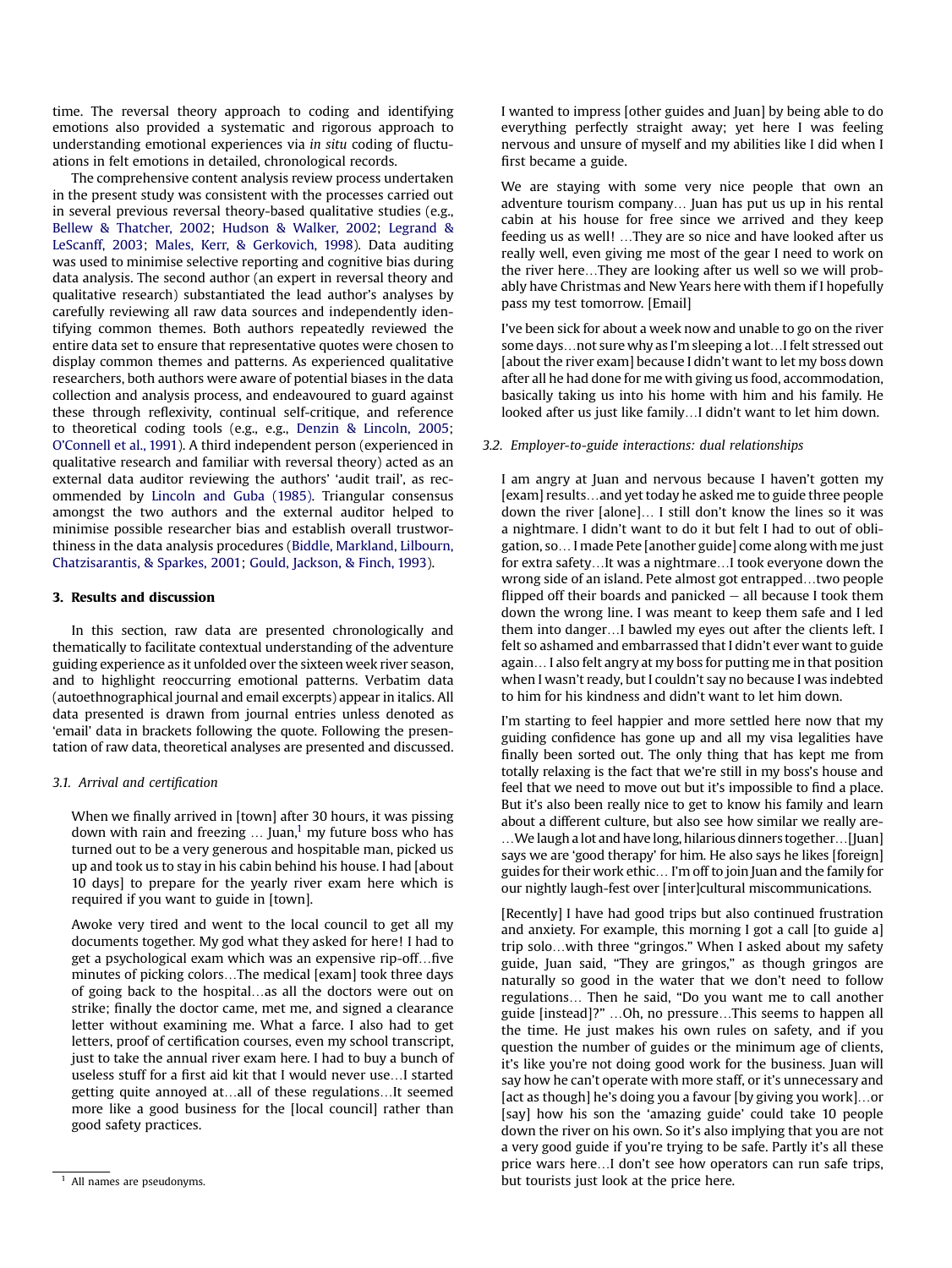I'm upset that my boss seems to think it's okay that I get everything organised with no extra help or pay. Today he rings and says, "Why have you not called for the [wetsuit] sizes?" For one, the sizes are always wrong anyway...And two...I didn't even know he [expected] me to call...as he speaks really fast [colloquial] Spanish and I can't understand him half of the time on the phone... Yesterday I was sick...my trip was terrible...We got out before [the last big rapid]. Juan asked why we got out. Because [the clients] were [very poor swimmers] and I'm guiding alone, which I'm starting to suspect is illegal even though he says it's not, and that's freaking me out. It's not his [butt] on the line if someone dies. It's my call. So yeah, I'm pretty pissed off right now.

Today I packed [wetsuit] sizes for three "men." At the last minute, Juan called to change sizes. Then I found out why. It was a dad, an 11 and 13-year-old. Our minimum age is 15. Fair enough he didn't know beforehand, but I still had to take them on my own and then disappoint them when I took two out after the first few rapids and towed the other for the next 7 kilometers. They just won't say no to anyone here who is willing to pay for a trip. They definitely need an operations manager who isn't the owner. I have tried to make suggestions and Juan just seemed to get offended and say it wouldn't work...I'm forced to give people gear that doesn't fit. I find this so embarrassing. We had a group with all the wrong sizes and I had to just pretend that the suits fit fine and was just cringing with embarrassment as [Juan] taped fins to peoples' feet so they wouldn't fall off. How unprofessional are we? But Juan acts like it's no big deal. I tell him we would save so much time [doing it another way], but no, he got angry and said I have to adjust to how they do things in [country]. It's not him who has to adjust...I wasn't being condescending at all, just making a suggestion, so I definitely felt upset and taken aback [at his reaction].

I'm pissed off as I waited half an hour for this trip and Juan just called and said, "I'll be there [in an hour]" with no respect for my time...I'll be waiting two hours for this trip and won't get paid any more. He has too [many adventure activities] to do any one thing well. I constantly have conflicting feelings of gratitude to him for being so helpful with my [work] visa, giving me gear, a job, hosting us in his house, and looking after us like family, and at the same time I get so frustrated at the way he runs his business (or doesn't). But then I always feel guilty or ungrateful if I question things...or don't agree with his safety calls...he has done so much for [me]...This is the hard part about dual roles. I like the man, but once business and money get involved, it complicates things. I guess no one is perfect.

I ask [Juan] how old [the clients] are, he says he doesn't know.... get frustrated when a load of kids show up and we are always short at least one guide or a safety boat. It's just not a safe trip...I feel annoyed and angry with him for putting me in that situation where it's hard to say no to your clients or him... After the trip it's always more relaxed and happy...but it's frustrating that he always wants someone to blame if sizes are wrong or if people don't show up... He doesn't communicate but expects you to still know and anticipate everything.

Juan... micromanages you and you can never please him because you don't know what he wants.

We just had our first [country] New Year with the family we are living with. Hilarious is all I can say. We had dinner at home with them and then went to watch the fireworks and dance in the town square. It was so nice  $-$  they feel like our real family and it was so fun to celebrate with them. [Email]

# 3.3. Withdrawal and departure

I was worried to...tell [Juan] I'm leaving [before the end of the season], but he reacted better than I thought. Now I just try and shut up and not say anything about...his organisational system...but it still annoys and frustrates me constantly operating outside the regulations of the area in a way that is so disorganized...I'm still frustrated with how he tells me...he'll organize [the gear] because he doesn't trust me to do it. [but then] blames me if the gear doesn't fit... But he did recognise [my hard work] today when I was the only guide [on the trip] actually working  $-$  that felt good.

Now I'm trying to take a step back, not care, and just go with it. If Juan wants to do things this way, it's not my fault if gear doesn't fit or people are upset. It's not my business.

I felt angry that Juan didn't want to pay our [safety] kayaker today when a lot of [clients] didn't show up. But only two weeks left so I'll keep my mouth shut, try not to care too much about anything, and enjoy it without getting too stressed out or frustrated.

[You] can't do a good job [here] as you never know all the information: sizes, times, how many [clients], and what is going on...Only 10 days left.

We got out [of the river] early [today] to avoid the river inspectors...I think...[Juan is] getting fined [for unregistered trips]. I was the only one Juan didn't tell, which makes me wonder if he's hiding [something] from me. He kept saying, "What a beautiful place to get out of the river,"... I'm thinking, "Yeah, whatever... You got out here just to be sneaky, not because it's so beautiful." He must not want me to know...Maybe he knows I like to conform to the rules. Who knows? Three days left.

I feel more relaxed with everyone now that I am leaving... Forget about the past annoyances, just enjoy my trips and surf waves...I'm not so concerned with what Juan or the other guides think. I just want to be on good terms with everyone and enjoy my last few days. I feel...ready to leave. Not really sad...In fact, I feel like life here has become boring... I'm not sure why; there is a lot to do around here, but it just feels not that exciting or interesting, like our life is pretty routine and nothing much happens outside of the river work.

Living here has been full of ups and downs. On one hand I've loved meeting some amazing people and forming a kind of family with Juan and his family. They were so generous and welcoming of us into their home and really seemed to like having us as part of their lives...We had such great times laughing, having family dinners, hanging out at the shop...There was always that other side when I was working for Juan and would get so stressed out and frustrated at how he ran things or how disorganised or unsafe trips seemed to be...I always felt these conflicting emotions of gratitude and affection towards him and his family...and also anger at being put in situations I was uncomfortable with or having to do things unprofessionally...I've grown a lot as a guide and gained a much broader perspective on guiding, management, and how [adventure guiding] work[s] in different countries.

# 3.4. Theoretical analysis: stress and emotions

In order to enable a more intuitive understanding of the theoretical analysis provided, motivational states in this section are referred to by their defining characteristics, rather the labels traditionally used in reversal theory (i.e., the telic state is serious and the paratelic state is playful; the conformist state is rule-abiding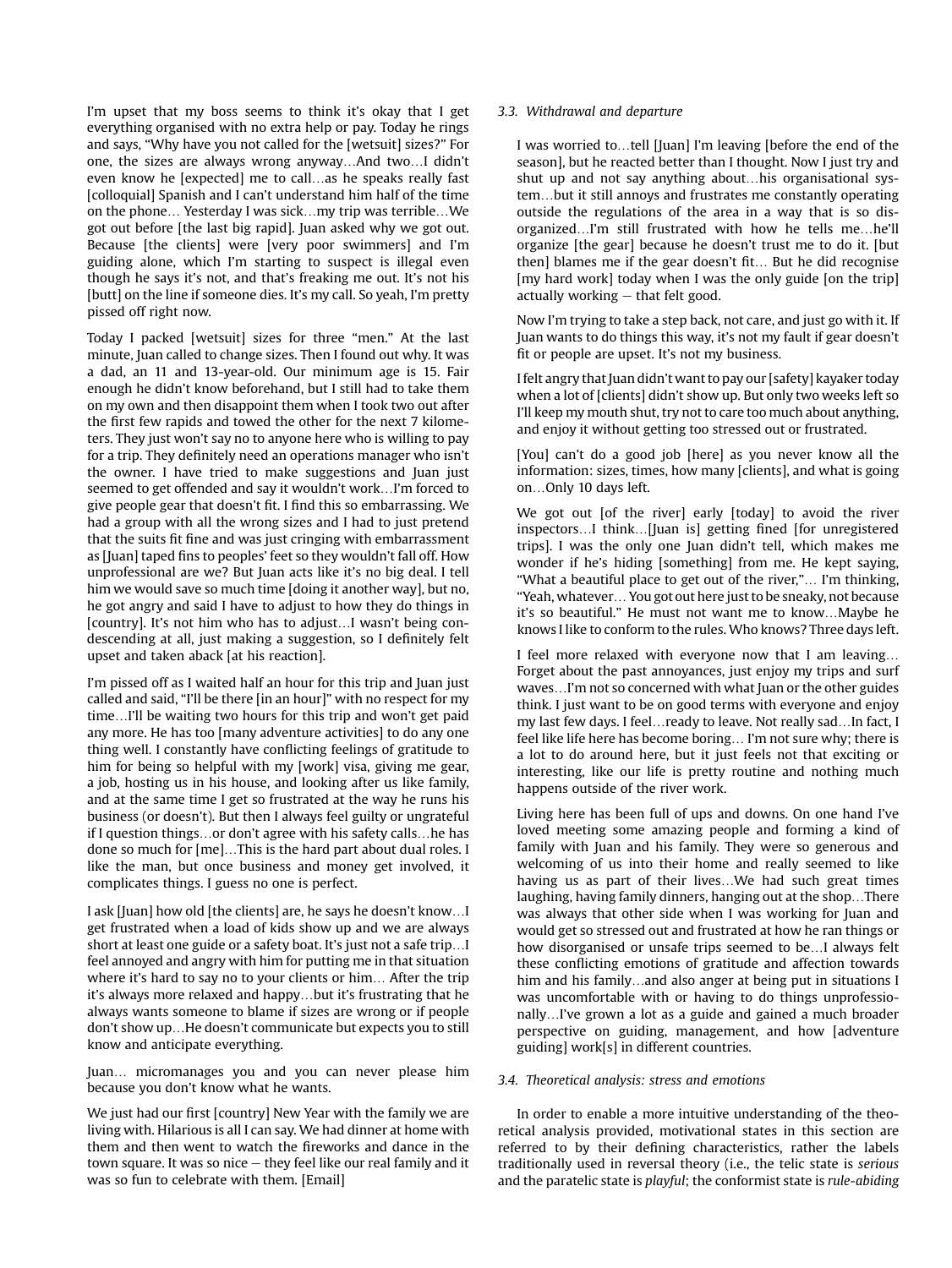and the negativistic state is rebellious; the mastery state is domination-oriented and the sympathy state is relationship-oriented; the autic state is self-focused and the alloic state is others-focused). States associated with an emotional response or specific quote are identified parenthetically. Data analysis revealed that adventure guiding was a dynamic experience characterised by a range of both pleasant and unpleasant somatic and transactional emotions. Unpleasant emotions reflected the fact that some aspects of the adventure guiding experience were stressful. What transpired was a kind of 'dual' relationship between the guide and Juan, her employer, with the live-in/hosting situation generally inducing pleasant emotions and the work context generally provoking unpleasant emotions and stress. For example, her experience began with pleasant feelings of gratitude (self-focused, relationshiporiented states) towards the new employer (Juan) and his hospitality ("who has turned out to be a very generous and hospitable man"; "They are so nice and have looked after us really well"). However, in the work environment, these pleasant feelings were superseded by high arousal anxiety and (tension) stress experienced in the serious state due to a number of factors: the perfunctory certification procedures ("the doctor came, met me, and signed a clearance letter without examining me"; "I started getting quite annoyed at...all of these regulations"); the desire to impress a new employer ("I wanted to impress [them] by being able to do everything perfectly straight away"); and an unfamiliar river environment ("I still don't know the lines").

This was illustrated by one of the guide's first experiences on the river with a group of tourists. She was nervous about escorting the group because she was still awaiting her exam results and was therefore technically unqualified. She was not as familiar with the river as she would have liked and asked another guide (Pete) to join the trip. The river descent turned out to be particularly stressful ("It was a nightmare...I took everyone down the wrong side of an island. Pete almost got entrapped...two people flipped off their boards and panicked"; "I was meant to keep them safe and I led them into danger"). After this "nightmare" experience in which her interactions with the tourists went badly (low felt transactional outcome), she was very upset. She experienced shame (othersfocused, domination-oriented states) and embarrassment (humiliation; self-focused, domination-oriented states) ("I felt so ashamed and embarrassed that I didn't ever want to guide again"). Out of her usual regulated and well-organised guiding environment, she also felt anger (high arousal in the serious, rule-abiding states) towards Juan ("I also felt angry at my boss for putting me in that position when I wasn't ready").

As time went on, her hedonic tone (experienced pleasure) improved ("I'm starting to feel happier") when her visa problems were solved and she regained some of her confidence on the river. She was still living with the family and while this "has kept me from totally relaxing", she was able to enjoy her interactions with the family ("it's also been really nice to get to know his family"). The "hilarious" dinners they had in the evening were especially enjoyable. Here, the humour involved ("our nightly laugh-fest over [inter]cultural miscommunications") meant that she could reverse from the serious activities of river guiding to playful, fun-oriented social interactions. In a situation with few options for coping (effort stress) with the (tension) stress associated with her work situation, interacting with the family in the evenings enabled her to cope with her (tension) stress to some extent.

However, the river guiding work environment continued to be problematic and transactions with Juan became increasingly punctuated by negative emotions as the season progressed. For example, the foreign guide expected more 'choreographed' and organised adventure tours due to her previous guiding experiences in other countries, and increasingly came to view Juan's spontaneous and unstructured management style as irresponsible and unprofessional ("At the last minute, Juan called to change sizes. Then I found out why. It was a dad, an 11 and 13-year-old. Our minimum age is 15"; "We had a group with all the wrong sizes and I had to just pretend that the suits fit fine and was just cringing with embarrassment as [Juan] taped fins to peoples' feet so they wouldn't fall off"; "How unprofessional are we?"; "They definitely need an operations manager who isn't the owner").

Juan's approach to adventure tourism and management increased the guide's (tension) stress and she continued to experience anger (high arousal in the serious, rule-abiding states) ("I feel annoyed and angry with him for putting me in that situation") and resentment (low felt transactional outcome in the self-focused, relationship-oriented states) ("I'm pretty pissed off right now"; "I'm upset that my boss seems to think it's okay that I get everything organised with no extra help or pay").

Intercultural differences were also at focus in the employer's attitude towards local regulations and safety, and were an additional source of stress and negative emotions for the guide ("He just makes his own rules on safety"; "I'm guiding alone which I'm starting to suspect is illegal even though he says it's not, and that's freaking me out"; "So it's also implying that you are not a very good guide if you're trying to be safe"). Juan defied local regulations and instead appeared to rely on previous experience, intuition, economic logic, and sometimes necessity, to make safety decisions. This was a definite point of contention for the foreign guide who was motivated to abide by local regulations and her notions of best river guiding practice. Despite being a capable Spanish speaker, she also experienced intercultural difficulties resulting from poor employer-guide communications, which added to her stress levels and unpleasant emotions ("I didn't even know he [expected] me to call...as he speaks really fast [colloquial] Spanish and I can't understand him half of the time on the phone"; "He doesn't communicate but expects you to still know and anticipate everything"). Attempts by the guide to persuade Juan to examine or adopt other organisational approaches generally failed and produced further unpleasant experiences: "I tell him we would save so much time [doing it another way], but no, he got angry and said I have to adjust to how they do things in [country]. It's not him who has to adjust...I wasn't being condescending at all, just making a suggestion, but I definitely felt upset and taken aback [at his reaction]."

Once the river guide decided to depart, different motivational patterns emerged and she underwent significant changes in her emotional experiences. Her serious approach to guiding and concern for safety regulations appeared to dissipate and her unpleasant anxiety and anger converted to pleasant feelings of relaxation (low arousal in the serious, rule-abiding states) and placidity (serious, rebellious states) ("I feel more relaxed with everyone"). She became more playful and spontaneous, and was mostly concerned with the pleasures of enjoying the river ("just enjoy my trips and surf waves"). She also became much less focused on herself and doing things 'her way' (self-focused, dominationoriented states), and wanted to be friendly and cooperative with everyone (other-focused, relationship-oriented states; "Forget about the past annoyances"; "I just want to be on good terms with everyone"). In reversal theory terms, a reduction in previous high levels of arousal (anxiety to relaxation) and a reversal from the serious to the playful state occurred. Reversals from the self-focused to the other-focused state, and from the domination-oriented to the relationship-oriented state, were also evident. These reversals likely took place as a result of the guide's frustration with Juan's operating style. These psychological changes were generally positive and her level of hedonic tone increased. However, shortly after this stage, there was one negative effect of these changes reported by the guide. She began to experience feelings of boredom (low arousal in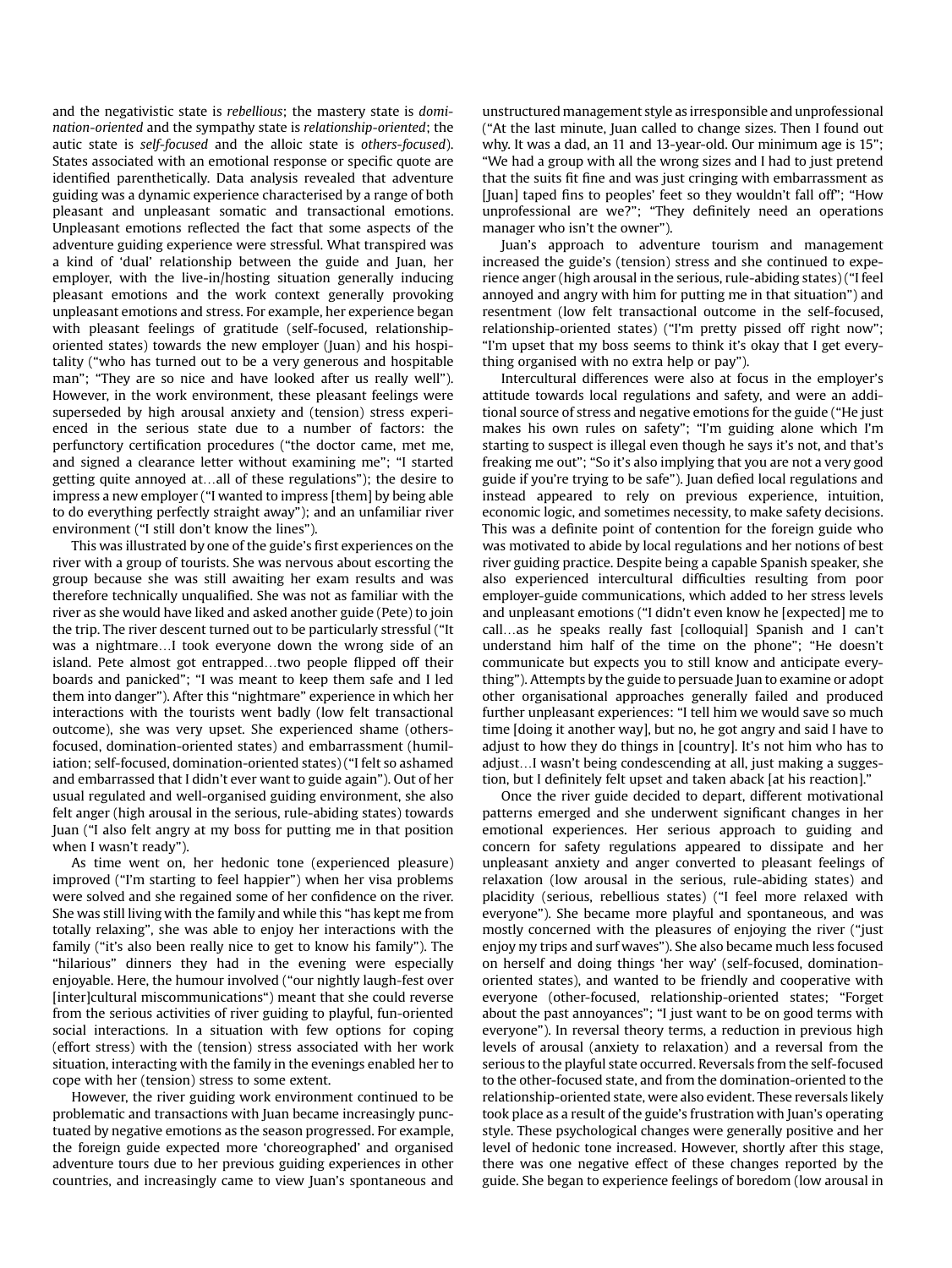the playful, rule-abiding state; "life here has become boring"; "it just feels not that exciting or interesting"). Boredom can also be a low arousal form of (tension) stress and this became an additional factor in her motivation to leave.

In summary, data analysis revealed that adventure guiding experiences contained numerous sources of stress and intense emotions resulting from: communication difficulties (due to language and cultural differences); lack of information provided to staff (e.g., guide expectations, trip details); perceived inequities in guide expectations (e.g., foreign versus local) and pay; pressure to guide with: inadequate ratios, inappropriate equipment, and unsuitable client groups; lack of trust between the employer and guide; dual relationships which promoted a sense of obligation; and misunderstandings due to cultural or language differences. These factors contributed to a generally unpleasant, stressful experience in the work context and provoked feelings of anxiety, frustration, anger, and resentment. In stark contrast, the live-in/ hosting situation was generally experienced as pleasant, with non-stressful interactions (shared humour) that promoted feelings of gratitude.

## 4. Implications

This study supported previous research findings that operating in unfamiliar cultural contexts is generally more stressful and can cause psychological adjustment issues (e.g., Berno & [Ward,](#page-9-0) 2005). Data also reinforced findings that tour guiding can be stressful, adventure guiding requires high levels of emotional labour, and that guiding can be associated with negative well-being outcomes, such as feelings of tension, anger, frustration, conflicting emotions, and potentially physical illness (e.g., Ap & [Wong,](#page-9-0) 2001; [Furnham,](#page-10-0) 1984; Pearce & [Stringer,](#page-10-0) 1991; [Sharpe,](#page-11-0) 2005). The authors found that emotional labour may occur in employer-guide relations, in addition to guide-client interactions, and that this may contribute to dissatisfaction, burnout, and turnover. In addition to these sources of stress, the adventure tourism guide in this study experienced similar stressors to those documented with hospitality staff (e.g., [Law](#page-10-0) et al., [1995;](#page-10-0) [Ross,](#page-11-0) 1993), such as stress stemming from management practices and interpersonal interactions (e.g., poor communication from management, lack of incentives, insufficient staff).

This investigation has a range of practical and theoretical implications. Foremost, it provides both adventure tourism guides and operators with insights into the potential difficulties and rewards encountered when guiding, particularly in intercultural contexts. Guides can expect to experientially learn about diverse cultural perspectives of adventure, risk, customer service, and the role of an adventure guide. They can also expect to expand their awareness of different guiding and risk management techniques, equipment, operational procedures, regulatory requirements, and outdoor environments. This is important knowledge that can enhance adventure guides' skill sets and can be transferred to their home country or other international contexts. Conversely, guides may experience high levels of tension stress (mismatching of experienced and preferred feelings) that can result the negative outcomes discussed above. Therefore, it is important that both guides and employers recognise potential stressors, such as those identified in this study, and adopt proactive strategies to prevent guide stress from leading to decreased safety standards, tourist satisfaction, or guide health.

This study suggested that local knowledge, awareness of intercultural differences, and language proficiency may help promote successful adventure tourism guiding experiences in foreign countries, in addition to vital technical skills. The ability to quickly adapt not only to new cultural environments and norms, but also to new outdoor environments, equipment, and regulatory standards are important adventure guiding skills. If a guide lacks sufficient psychological skills to effectively reduce tension stress or reverse current motivational states (e.g., thereby viewing novel challenges as exciting rather than anxiety-producing), negative well-being outcomes may develop. It is recommended that, alongside technical skills, guides develop a robust psychological skill set that enables them to regulate emotions and cope with a range of motivational states, stressors, and negative emotions. This could be facilitated by developing mentoring relationships with experienced adventure guides, or by employers who can help support the development of these mental skills through training programs or one-on-one mentoring for new guides. Traditional mental skill training approaches from sport settings could also be adopted to address some of these issues (see [Tenenbaum](#page-11-0) & Eklund, 2007 for review). Employers and guides could benefit from awareness of how to use these skills for motivational and performance purposes, and to cope with emotions resulting from interpersonal transactions.

Developing social support networks can also help new or foreign guides navigate intercultural environments and cope with novel stressors. Given that people with greater social support networks have better mental and physical health, and that social support has been shown to moderate the impacts of stressful travel and work experiences on mental health outcomes (e.g., Chen, Siu, Lu, [Cooper,](#page-10-0) & [Phillips,](#page-10-0) 2009; [Ward,](#page-11-0) 1996, [2001\)](#page-11-0), social support can be an important stress reduction strategy for adventure guides. Guides themselves should be proactive in developing supportive relationships prior to (via internet networking sites and word of mouth contacts) and upon arrival in a new location. These networks could be facilitated by employers or local tourism authorities by providing social networking opportunities to seasonal guides.

The psychological benefits of intercultural training have also been identified (see Brislin & [Yoshida,](#page-9-0) 1994 for review) and these principles could be adapted for foreign adventure tourism guides and their employers to facilitate their unique intercultural contexts. Intercultural training programs have been shown to promote realistic goals and achievement expectations in other cultures, decrease stress and stereotyping, and increase: cultural awareness (of one's own culture and others); the ability to solve problems incorporating cultural differences; confidence in dealing with cultural differences; enjoyment during intercultural interactions; and performance in heterogeneous work groups (e.g., Brislin & [Yoshida,](#page-9-0) 1994). Notwithstanding these proposed benefits, many of these programs lack an established theoretical and empirical basis in psychology (Berno & [Ward,](#page-9-0) 2005) and may prove difficult to actually implement, particularly for smaller adventure tourism operators. Thus, the results of the current study and future investigations of tourism grounded in psychological theory, could inform the development of practical, small-scale intercultural training programs, mental skills training programs, and management strategies for adventure tourism contexts. Furthermore, the psychological framework presented herein could be used to empirically evaluate program effectiveness in future research.

# 5. Limitations

The purpose of this study was to provide critical analysis and interpretation of an 'insider' account of stress and emotions experienced in adventure guiding. Although unique and nuanced insights were gained via the autoethnographical methodology, there were limitations to this approach. The data was situated and constructed within the lead author's previous personal experiences and cultural values. Her background in adventure guiding, tourism, and psychological theories may have sensitised data analysis to issues surrounding risk management, guiding service quality, and reversal theory constructs. While we believe this enhanced the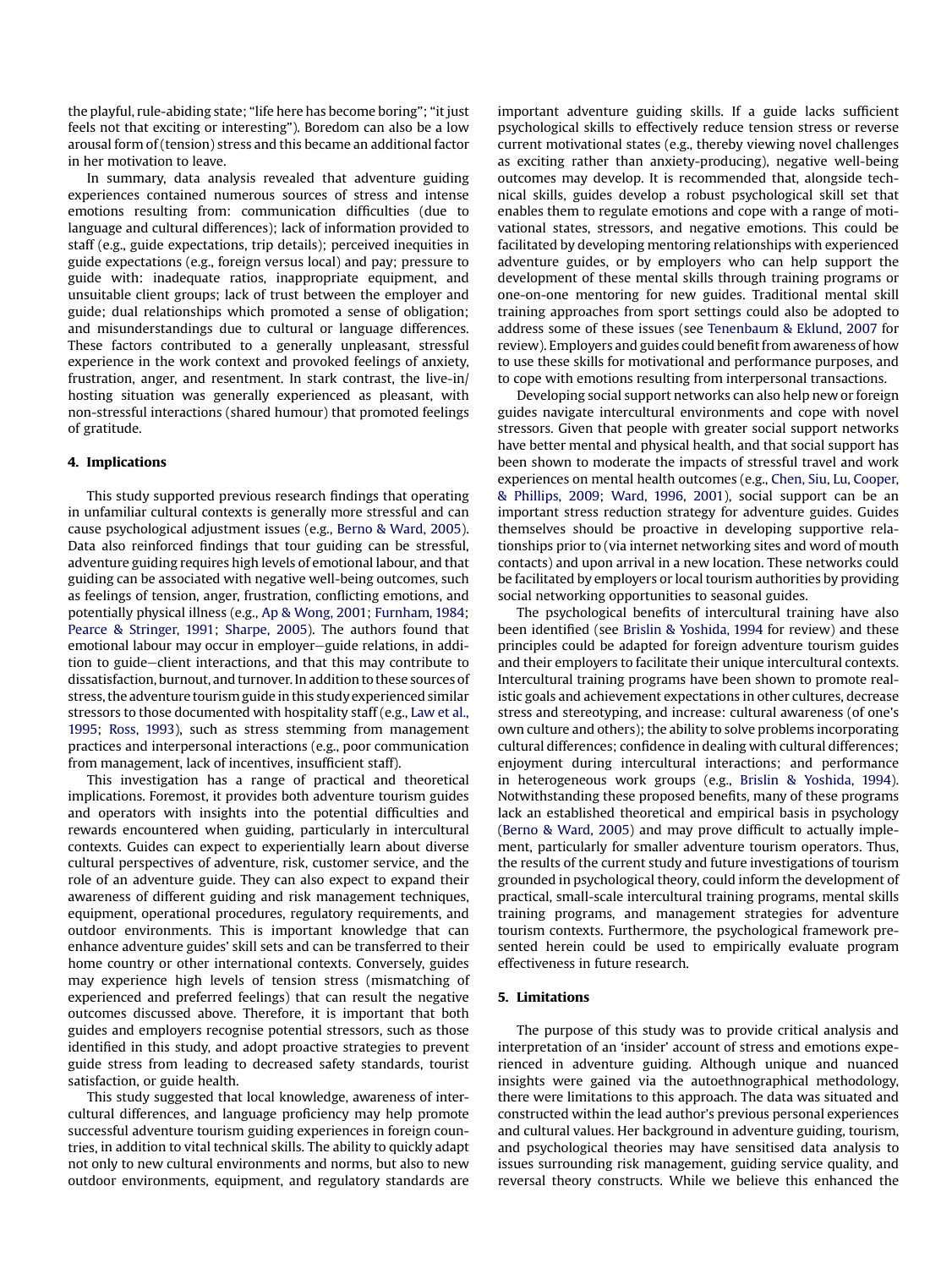<span id="page-9-0"></span>depth of analysis in a number of ways, it may have limited alternative interpretations of these data. The lead author's position as a western, female guide operating in a foreign language and a culture that endorsed more traditional gender roles may have also influenced these findings. Therefore 'insider' accounts of adventure guiding from non-foreign, non-western, or male guides would complement these findings in the tourism literature. However, given that females are traditionally underrepresented in the adventure literature and that many adventure tourism guides must operate in intercultural settings, this psychological analysis of adventure guiding experiences provides valuable information for researchers and practitioners alike. Moreover, this investigation addressed the lack of longitudinal research on guide experiences, and calls to further integrate established psychological theory and experiential approaches in tourism research (e.g., Berno & Ward, 2005; [Weber,](#page-11-0) 2008).

#### 6. Future directions

Increasing globalisation, the growing demand for adventure tourism, and the seasonal nature of adventure guiding opportunities make understanding the psychosocial dynamics present in adventure tourism guiding contexts, particularly intercultural settings, an essential avenue for future research. For example, researchers should investigate the psychological implications of dual relationships that frequently develop in 'live-in' situations, or isolated communities, where peers and employers may be close friends, surrogate families, and/or superiors and employers. These studies could produce a range of practical implications for the safe and effective management of adventure tourism activities. Intervention research designs may also be particularly useful to evaluate the effectiveness of intercultural or psychological skills training for adventure guides and employers. Reversal theory analyses of adventure experiences should also be examined amongst larger and more diverse samples and across a broader range of activities, nationalities, and genders to address limitations of the current study.

Reversal theory is a framework that offers a coherent account of the psychological mechanisms governing adventure tourism guiding experiences and resulting emotional fluctuations. This framework enhances our understanding of how stress and coping principles relate to adventure guiding experiences by demonstrating the structure and interrelated nature of cognitions, emotions and motivational states. Research that improves our understanding of common motivational state patterns and resulting emotions can provide well-defined management implications for practitioners and aid theoretical developments. Just as contextspecific models of tourists' consumptive emotions were developed from general psychology, the application of reversal theory to understand tourism workers' experiences and employer-guide interactions in particular, may lead to the development and integration of these concepts into tourism theory and discourse.

The psychological mechanisms described in reversal theory may also have the potential to inform developments in consumptive emotion research. Reversal theory explains emotional experiences via paired metamotivational states that allow for the prediction of emotional responses based on current metamotivational states, rather than the 'objective' events or outcome expectations identified in much of the tourism literature. The identification of frequent high intensity, often negative, emotional states in this study contrasted with previous findings of generally positive emotional reports by tourists (e.g., [Coghlan](#page-10-0) & Pearce, 2009; [Richins,](#page-11-0) 1997). This discrepancy may highlight key contextual differences between the current study findings and dominant tourism models of emotional experiences. While reversal theory and consumptive emotion models share key emotions, findings suggest that current consumptive emotion models may be inappropriate to explain tourism work experiences. Future research should further explore potential areas of convergence and divergence in models of emotional experience amongst tourists and tour guides.

Tourism settings are ideally suited to developing and applying psychological theories and studying issues such as stress and emotional labour. Exploring the multitude of interpersonal interactions and novel environments experienced by tourists, guides, and operators, all of whom could be foreign visitors or members of the host culture, can provide novel insights into the human psyche. This study contributed to critical tourism literature in a number of ways. It addressed research gaps by providing an in-depth, exploratory autoethnographical study of adventure guiding experiences over time from an 'insider' perspective. It also identified and explained key motivational and emotional states experienced during adventure tourism guiding, and potential sources of stress in the relationship between adventure guides and their employers. These findings were then used to make recommendations for practice which could alleviate stressful experiences between employers and guides. Finally, the current study integrated an established psychological framework that has the potential to enrich future tourism research and discourse.

#### References

- Anderson, L. (2006). Analytic autoethnography. Journal of Contemporary Ethnography, 35, 373-394.
- Anderson, L., & Austin, M. (2012). Auto-ethnography in leisure studies. Leisure Studies, 31(2), 131-146.
- Ap, J., & Wong, K. (2001). Case study on tour guiding: professionalism, issues and problems. Tourism Management, 22, 551-563.
- Apter, M. J. (1982). The experience of motivation: The theory of psychological reversals. London: Academic Press.
- Apter, M. J. (1989). Reversal theory: Motivation, emotion and personality. London: Routledge.
- Apter, M. J. (1992). The dangerous edge: The psychology of excitement. New York: Free Press.
- Apter, M. J. (2001). Motivational styles in everyday life: A guide to reversal theory. Washington, D.C: American Psychological Association.
- Apter, M. J., & Batler, R. (1997). Gratuitous risk: a study of parachuting. In S. Svebak, & M. J. Apter (Eds.), Stress and health: A reversal theory perspective (pp. 119-129). Washington, D.C.: Taylor & Francis.
- Arnould, E., & Price, L. (1993). River magic: extraordinary experience and the extended service encounter. Journal of Consumer Research, 20, 24-45.
- Ateljevic, I., Pritchard, A., & Morgan, N. (2007). The critical turn in tourism studies: Innovative research methods. Oxford: Elsevier.
- Babiker, I. E., Cox, J. L., & Miller, P. (1980). The measurement of cultural distance and its relationship to medical consultations, symptomatology and examination performance of overseas students at Edinburgh University. Social Psychiatry, 15, 109-116
- Bagozzi, R. P., Gopinath, M., & Nyer, P. U. (1999). The role of emotions in marketing. Journal of the Academy of Marketing Science, 27(2), 184-206.
- Barnes, T. J., & Sheppard, E. (2000). Introduction: the art of economic geography. In E. Sheppard, & T. J. Barnes (Eds.), A companion to economic geography (pp.  $1-8$ ). Oxford: Blackwell.
- Beedie, P. (2003). Mountain guiding and adventure tourism: reflections on the choreography of the experience. Leisure Studies,  $22.147-167.$
- Bellew, E., & Thatcher, J. (2002). Metamotivational reversals in competitive sport. Social Behavior and Personality: An International Journal, 30(6), 613-623.
- Berno, T., & Ward, C. (2005). Innocence abroad: a pocket guide to psychological research on tourism. American Psychologist, 60(6), 593-600. http://dx.doi.org/ 10.1037/0003-066X.60.6.593.
- Biddle, S. J. H., Markland, D., Gilbourne, D., Chatzisarantis, N. L. D., & Sparkes, A. C. (2001). Research methods in sport and exercise psychology: quantitative and qualitative issues. Journal of Sports Sciences, 19, 777-809.
- Brislin, R., & Yoshida, T. (1994). Intercultural communication training: An introduction. Thousand Oaks, CA: Sage.
- Brotheridge, C. M., & Grandey, A. A. (2002). Emotional labor and burnout: comparing two perspectives of "people work". Journal of Vocational Behavior,  $60(1)$ , 17-39.
- Brotheridge, C. M., & Lee, R. T. (2003). Development and validation of the emotional labour scale. Journal of Occupational and Organisational Psychology, 76(3), 365-379.
- Buckley, R. (2012). Rush as a key motivation in skilled adventure tourism: resolving the risk recreation paradox. Tourism Management, 33(4), 961-970. http:// dx.doi.org/10.1016/j.tourman.2011.10.002.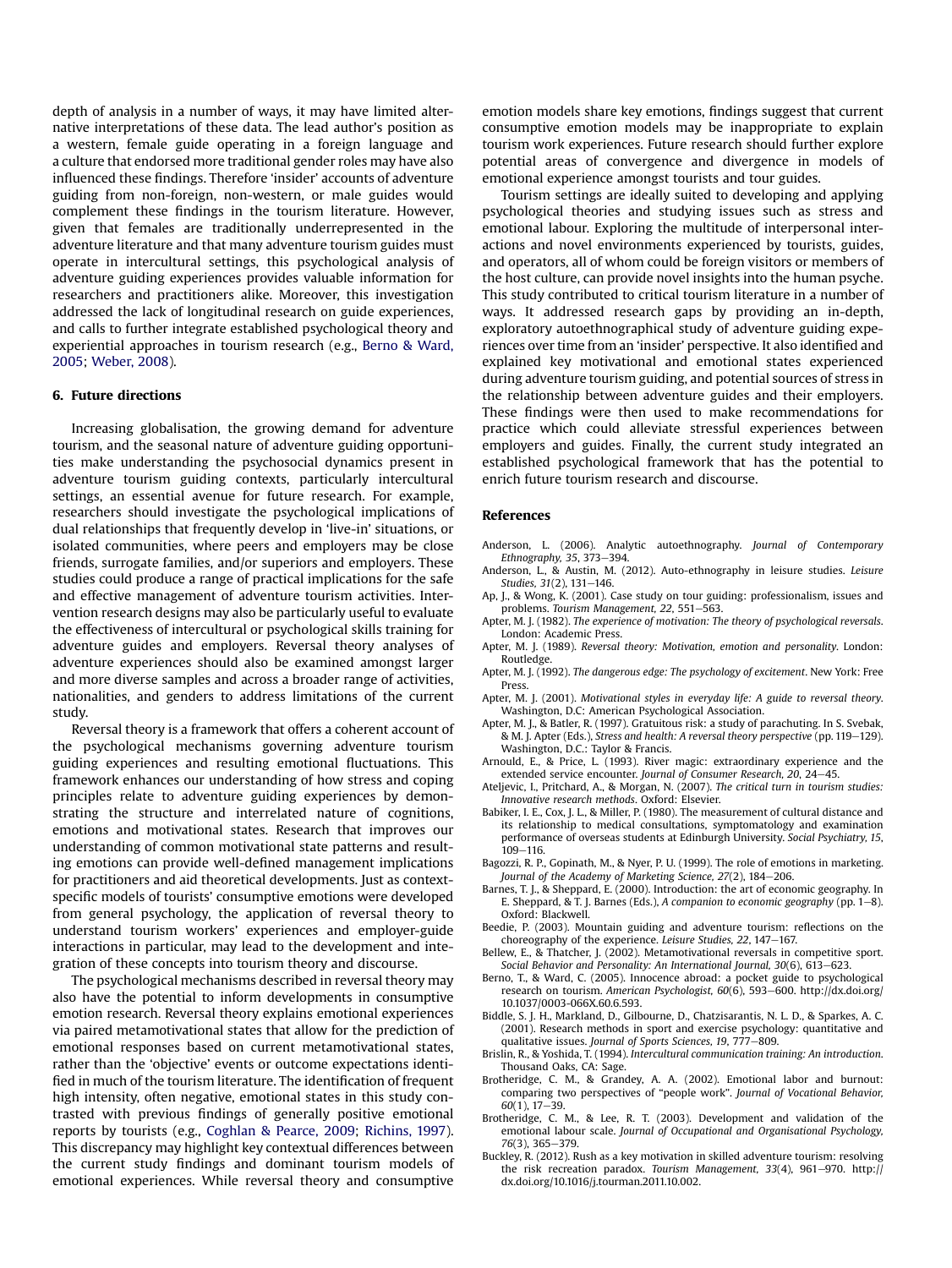- <span id="page-10-0"></span>Bunce, J. (1998). Sustaining the wilderness therapist. In Exploring the boundaries of adventure therapy: International perspectives, proceedings of the international  $adventure$  conference (pp.  $189-200$ ). Perth, Australia.
- Chen, W., Siu, O., Lu, J., Cooper, C., & Phillips, D. (2009). Work stress and depression: the direct and moderating effects of informal social support and coping. Stress and Health,  $25(5)$ ,  $431-443$ .
- Chirivella, E. C., & Mayor, M. L. (1994). The sensation of risk and motivational tendencies in sports: an empirical study. Personality and Individual Differences,  $16(5)$ , 777-786.
- Cogan, N., & Brown, R. (1999). Metamotivational dominance, states and injuries in
- risk and safe sports. Personality and Individual Differences, 27(3), 503–518.<br>Coghlan, A., & Pearce, P. (2009). Tracking affective components of satisfaction. Tourism and Hospitality Research,  $10(1)$ ,  $42-58$ .
- Constanti, P., & Gibbs, P. (2005). Emotional labour and surplus value: the case of holiday 'reps'. Service Industries Journal, 25(1), 103-116.
- Denzin, N. K. (1997). Interpretive ethnography: Ethnographic practices for the 21st century. Thousand Oaks, CA: Sage.
- Denzin, N. K., & Lincoln, Y. S. (Eds.), (1994). Handbook of qualitative research. Thousand Oaks, CA: Sage.
- Denzin, N. K., & Lincoln, Y. S. (Eds.), (2005). The Sage handbook of qualitative research (3rd ed.). Thousand Oaks, CA: Sage.
- Dickson, J. M. (2006). Perceived consequences underlying approach goals and avoidance goals in relation to anxiety. Personality and Individual Differences,  $41(8)$ , 1527-1538.
- Duncan, M. (2004). Autoethnography: critical appreciation of an emerging art. International Journal of Qualitative Methods, 3(4), Article 3. Retrieved July 6th, 2012, from. http://www.ualberta.ca/~iiqm/backissues/3\_4/pdf/duncan.pdf.
- Ellis, C., & Bochner, A. (2000). Autoethnography, personal narrative, reflexivity: researcher as subject. In N. Denzin, & Y. Lincoln (Eds.), The Sage handbook of qualitative research (pp. 733-768). Thousand Oaks, CA: Sage.
- Erickson, R. J., & Wharton, A. S. (1997). Inauthenticity and depression: assessing the consequences of interactive service work. Work and Occupations, 24(2), 188-214

Fine, E. C., & Speer, J. H. (1985). Tour guide performances as sight sacralisation. Annals of Tourism Research,  $12(1)$ ,  $73-95$ .

- Florenthal, B., & Shoham, A. (2001). The impact of persuasive information on changes in attitude and behavioural intentions toward risky sports for arousal-seeking versus arousal-avoiding individuals. Sport Marketing Monthly,  $10.83 - 95.$
- Furnham, A. (1984). Tourism and culture shock. Annals of Tourism Research, 11, 41-57.
- Garrett, D., & Hodkinson, P. (1999). Can there be criteria for selecting research criteria? A hermeneutical analysis of an inescapable dilemma. Qualitative Inquiry, 4, 515-539.
- Gass, M. A. (1993). Adventure therapy: Therapeutic applications of adventure programming. Dubuque, IA: Kendall/Hunt Publishing Company.
- Goossens, C. (2000). Tourism information and pleasure motivation. Annals of Tourism Research, 27(2), 301-321.
- Gould, D., Jackson, S., & Finch, L. (1993). Sources of stress in national champion figure skaters. Journal of Sport & Exercise Psychology, 15(2), 134-159.
- Guerrier, Y., & Adib, A. (2003). Work at leisure and leisure at work: a study of the emotional labour of tour reps. Human Relations, 56(11), 1399-1417.
- Gyimothy, S., & Mykletun, R. J. (2004). Play in adventure tourism: the case of artic trekking. Annals of Tourism Research, 31(4), 855-878.
- Hall, M. (2004). Reflexivity and tourism research. In J. Phillimore, & L. Goodson (Eds.), Qualitative research in tourism (pp. 137-155). London: Routledge.
- Hardy, L., Jones, G., & Gould, D. (1996). Understanding psychological preparation for sport: Theory and practice of elite performers. New York: John Wiley & Sons.
- Hochschild, A. R. (1983). The managed heart: Commercialization of human feeling. Berkeley, CA: University of California Press.
- Holyfield, L., & Jonas, L. (2003). From river guide to river grunt: identity, emotions, and the river guide. Symbolic Interaction,  $26(2)$ ,  $285-306$ .
- Houge Mackenzie, S., Hodge, K., & Boyes, M. (2011). Expanding the flow model in adventure activities: a reversal theory perspective. Journal of Leisure Research,  $43(4)$ , 519-544.
- Huang, S., Hsu, C., & Chan, A. (2010). Tour guide performance and tourist satisfaction: a study of the package tours in Shanghai. Journal of Hospitality & Tourism Research, 34, 3-33.
- Hudson, J., & Walker, N. C. (2002). Metamotivational state reversals during matchplay golf: an idiographic approach. Sport Psychologist, 16(2), 200-217.
- Izard, C. (1991). The psychology of emotions. New York: Plenum Press.
- Johnson, A. R., & Stewart, D. W. (2005). A re-appraisal of the role of emotion in consumer behavior: traditional and contemporary approaches. In N. K. Malhotra (Ed.), Review of marketing research, Vol. 1 (pp. 3-34). Emerald Group Publishing Limited. http://dx.doi.org/10.1108/S1548-6435(2004)0000001005.
- Jonas, L. (1999). Making and facing danger: constructing strong character on the river. Symbolic Interaction,  $22(3)$ ,  $247-267$ .
- Jonas, L. M., Stewart, W. P., & Larkin, K. W. (2003). Encountering Heidi: audiences for a wilderness adventurer identity. Journal of Contemporary Ethnography, 32, 403e431.
- Kerr, J. H. (1987). Differences in motivational characteristics of 'professional', 'serious amateur' and 'recreational' sports performers. Perceptual and Motor Skills, 64, 379-382.
- Kerr, J. H. (1989). Anxiety, arousal, and sport performance: an application of reversal theory. In D. Hackfort, & C. D. Spielberger (Eds.), Anxiety in sports: An international perspective (pp. 137-151). New York: Hemisphere.
- Kerr, J. H. (1991). Arousal seeking in risk sport participants. Personality and Individual Differences,  $12(6)$ ,  $613-616$ .
- Kerr, J. H. (1994). Understanding soccer hooliganism. Buckingham, England: Open University Press.
- Kerr, J. H. (1999). Motivation and emotion in sport: Reversal theory. East Sussex, UK: Psychology Press.
- Kerr, J. H. (2001). Sport and exercise. In M. J. Apter (Ed.), Motivational styles in everyday life: A guide to reversal theory (pp.  $187-214$ ). Washington D.C: American Psychological Association.
- Kerr, J. H. (2007). Sudden withdrawal from skydiving: a case study informed by reversal theory's concept of protective frames. Journal of Applied Sport  $Psychology, 19(3), 337-351.$
- Kerr, J. H., & Apter, M. J. (Eds.), (1991). Adult play: A reversal theory approach. Amsterdam: Swets & Zeitlinger.
- Kerr, J. H., & Cox, T. (1991). Arousal and individual differences in sport. Personality and Individual Differences,  $12(10)$ ,  $1075-1085$ .
- Kerr, J. H., Fujiyama, H., & Campano, J. (2002). Emotion and stress in serious and hedonistic leisure sport activities. Journal of Leisure Research, 34(3), 272-289.
- Laros, F., & Steenkamp, J. B. (2005). Emotions in consumer behavior: a hierarchical approach. Journal of Business Research, 58, 1437-1445.
- Law, J., Pearce, P., & Woods, B. (1995). Stress and coping in tourist attraction employees. Tourism Management, 16(4), 277-284.
- Lazarus, R. S. (1991). Emotion and adaptation. New York: Oxford University Press.
- Legrand, F. D., & Apter, M. J. (2004). Why do people perform thrilling activities? A study based on reversal theory. Psychological Reports, 94(1), 307-313.
- Legrand, F., & LeScanff, C. (2003). Tension-stress, effort-stress and mood profiling with an elite javelin performer. Psychology of Sport and Exercise, 4(4), 429-436. Lincoln, Y. S., & Guba, E. G. (1985). Naturalistic inquiry. Newbury Park, CA: Sage.
- Liu, Y., Perrewe, P. L., Hochwarter, W. A., & Kacmar, C. J. (2004). Dispositional antecedents and consequences of emotional labor at work. Journal of Leadership and Organisational Studies,  $10(4)$ ,  $12-25$ .
- Lv, Q., Shi, X., & Hui, J. (2012). Emotional labor strategies, emotional exhaustion, and turnover intention: an empirical study of Chinese hotel employees. Journal of Human Resources in Hospitality & Tourism,  $11(2)$ , 87-105.
- Mak, A., Wong, K., & Chang, R. (2011). Critical issues affecting the service quality and professionalism of the tour guides in Hong Kong and Macau. Tourism Management, 32, 1442-1452.
- Males, J., Kerr, J., & Gerkovich, M. M. (1998). Metamotivational states during canoe slalom competition: a qualitative analysis using reversal theory. Journal of Applied Sport Psychology, 10(2), 185-200.
- Marchland, G., Russell, K., & Cross, R. (2009). An empirical examination of outdoor behavioral healthcare field instructor job-related stress and retention. Journal of Experiential Education, 31(3), 359-375.
- Martin, R. A., Kuiper, N. A., Olinger, L. J., & Dobbin, J. (1987). Is stress always bad? Telic versus paratelic dominance as a stress-moderating variable. Journal of Personality and Social Psychology, 53(5), 970-982.
- Monat, A., & Lazarus, R. S. (Eds.), (1991). Stress and coping: An anthology. New York: Columbia University Press.
- Morris, J. A., & Feldman, D. C. (1997). Managing emotions in the workplace. Journal of Managerial Issues,  $9(3)$ ,  $257-275$ .
- Moscardo, G. (2004). East versus West: a useful distinction or misleading myth? Tourism,  $52(1)$ ,  $7-20$ .
- O'Connell, K. A., Cook, M. R., Gerkovich, M. M., Potocky, M., & Swan, G. E. (1990). Reversal theory and smoking: a state-based approach to ex-smokers' highly tempting situations. Journal of Consulting and Clinical Psychology, 58(4), 489-494.
- O'Connell, K. A., Potocky, M., Cook, M. R., & Gerkovich, M. M. (1991). Metamotivational state interview and coding schedule instruction manual. Kansas City, MO: Midwest Research Institute.
- Oliver, R. (1993). Cognitive, affective, and attribute bases of the satisfaction response. Journal of Consumer Research, 20, 418-430.
- Pain, M. T., & Kerr, J. H. (2004). Extreme risk taker who wants to continue taking part in high risk sports after serious injury. British Journal of Sports Medicine, 38, 337-339.
- Pearce, P. L. (1981). "Environmental shock": a study of tourists' reactions to two tropical islands. Journal of Applied Social Psychology, 11, 268-280.
- Pearce, P. L. (1987). Psychological studies of tourist behaviour and experience. Australian Journal of Psychology, 39(2), 173-182.
- Pearce, P. L. (1991). Introduction: the tourism psychology conversation. Australian Psychologist, 26(3), 145-146.
- Pearce, P. L. (1996). Recent research in tourist behaviour. Asia Pacific Journal of Tourism Research,  $1(1)$ ,  $7-17$ .
- Pearce, P. L. (2011). Tourist behaviour and the contemporary world. Bristol, UK: Channel View Publications.
- Pearce, P. L., & Stringer, P. F. (1991). Psychology and tourism. Annals of Tourism Research, 18(1), 136-154.
- Pomfret, G. (2006). Mountaineering adventure tourists: a conceptual framework for research. Tourism Management, 27(1), 113-123.
- Pomfret, G. (2011). Package mountaineer tourists holidaying in the French Alps: an evaluation of key influences encouraging their participation. Tourism Management, 32, 501 $-510$ .
- Prokop, H. (1970). Psychiatric illness of foreigners vacationing in Innsbruck. Neurochirugie und Psychiatrie, 107, 363-368.
- Pugliesi, K. (1999). The consequences of emotional labor: effects on work stress, job satisfaction, and well-being. Motivation and Emotion, 23(2), 125-154.